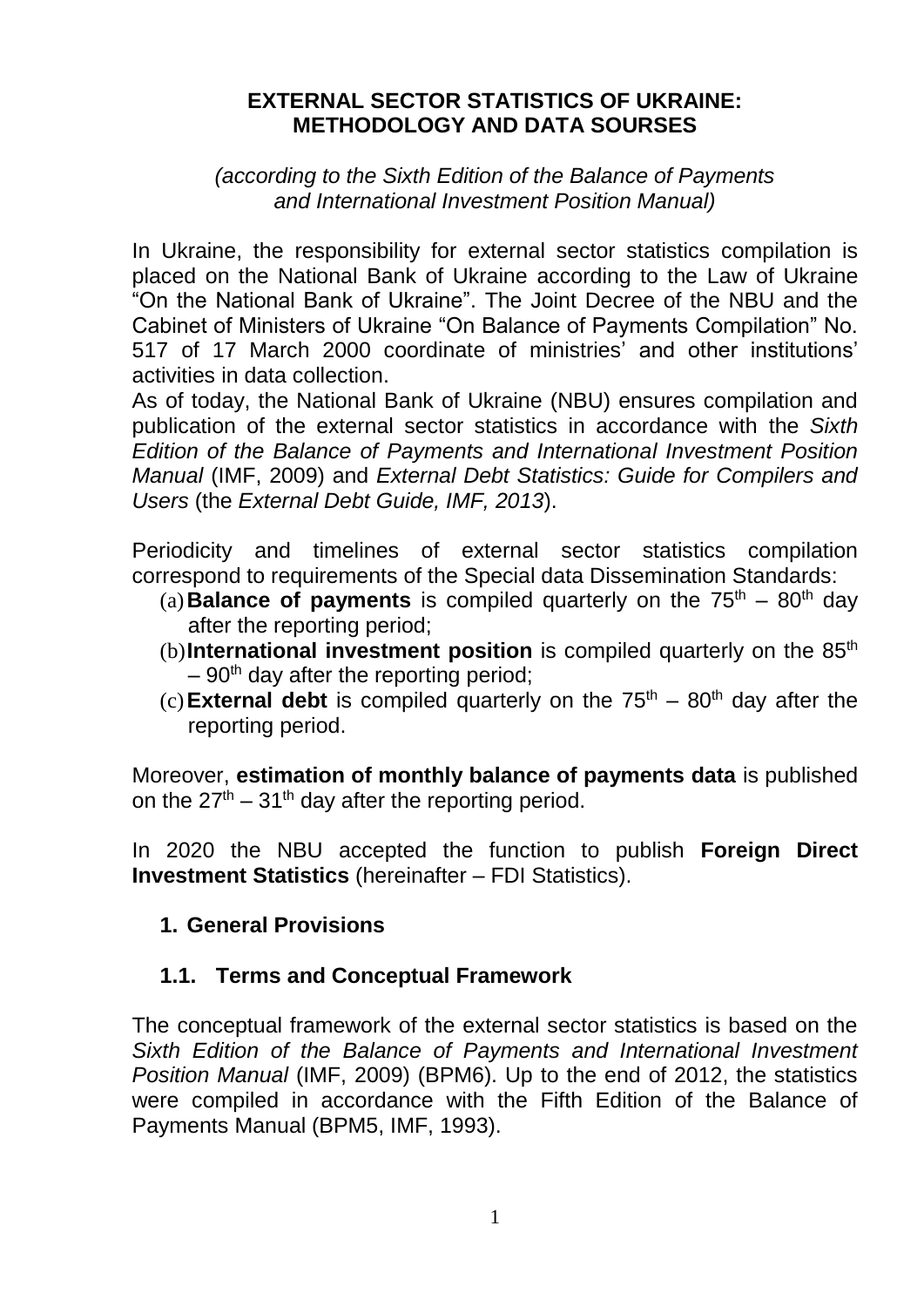The international accounts for an economy summarize the economic relationships between residents of that economy and nonresidents. They comprise the following:

- (a)**Balance of payments**  a statement that summarizes economic transactions between residents and nonresidents during a specific time period; and
- (b)**International investment position (IIP) –** a statement that shows at a point in time the value of financial assets of residents of an economy that are claims on nonresidents or are gold bullion held as reserve assets and the liabilities of residents of an economy to nonresidents.

# **1.1.1.Residence and Economic Territory**

The residence of each institutional unit is the economic territory with which it has the strongest connection, expressed as its center of predominant economic interest. An institutional unit (natural person or legal entity) is **resident** in an economic territory when there exists, within the economic territory, some location, dwelling, place of production, or other premises on which or from which the unit engages and intends to continue engaging, either indefinitely or over a finite but long period of time, in economic activities and transactions on a significant scale. The location need not be fixed so long as it remains within the economic territory. Actual or intended location for one year or more is used as an operational definition; although the choice of one year as a specific period is somewhat arbitrary, it is adopted to avoid uncertainty and facilitate international consistency.

# **Nonresidents** include:

- (a)Individuals (foreign citizens, citizens of Ukraine, or stateless persons) whose permanent place of residence is abroad or whose residence on the territory of Ukraine is temporary;
- (b)Legal entities and entrepreneurs that do not have the status of legal entities (affiliates, representative offices, etc.), whose residence is abroad, which were created and operate in accordance with the laws of a foreign country;
- (c)Foreign diplomatic, consular, trade and other official representations, international organizations and their affiliates, which are entitled to privileges and immunities as well as representative offices of other organizations and firms not engaged in entrepreneurial activity based on the laws of Ukraine, which are situated on the territory of Ukraine.

An **economic territory** is the area under the effective economic control of a single government. The economic territory includes: (a) the land area;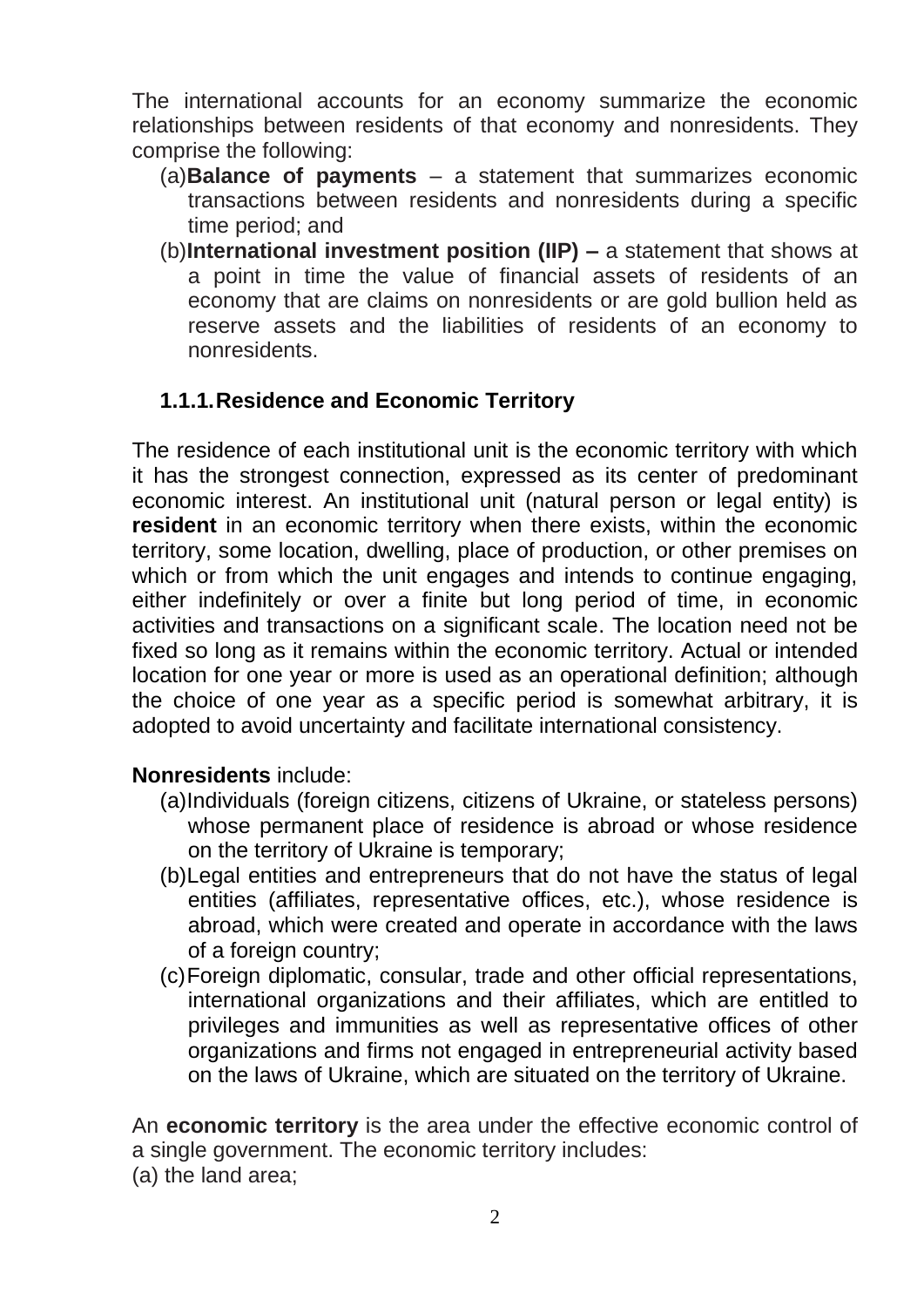(b) airspace;

(c) territorial waters, including areas over which jurisdiction is exercised over fishing rights and rights to fuels or minerals;

(d) in a maritime territory, islands that belong to the territory; and

(e) territorial enclaves in the rest of the world.

These are clearly demarcated land areas (such as embassies, consulates, military bases, scientific stations, information or immigration offices, aid agencies, central bank representative offices with diplomatic status) that are physically located in other territories and used by governments that own or rent them for diplomatic, military, scientific, or other purposes with the formal agreement of governments of the territories where the land areas are physically located. These areas may be shared with other organizations, but the operations must have a high degree of exemption from local laws to be treated as an enclave. However, government operations that are fully subject to the laws of the host economy are not treated as enclaves, but as residents of the host economy.

# **1.1.2.Institutional Sectors**

Primary and secondary income data of current account along with capital and financial account items are recorded according to economic sector of the resident that takes part in transaction.

There are four economic sectors:

- (a)Central bank;
- (b)Deposit-taking corporations (banks), except the central bank;
- (c)General government;
- (d)Other sectors (other financial corporations, non-financial corporations, households, and non-profit institutions serving households).

# **1.1.3.Classification of Financial Assets and Liabilities**

The functional categories are the primary classification used for each of financial transactions, positions, other changes in assets and liabilities, and income in the international accounts. To analyze cross-border financial flows (transactions) and positions, financial instruments are divided by functional categories in accordance with different economic motivations and patterns of behavior.

Five functional categories of investment are distinguished in the international accounts:

(a) Direct investment;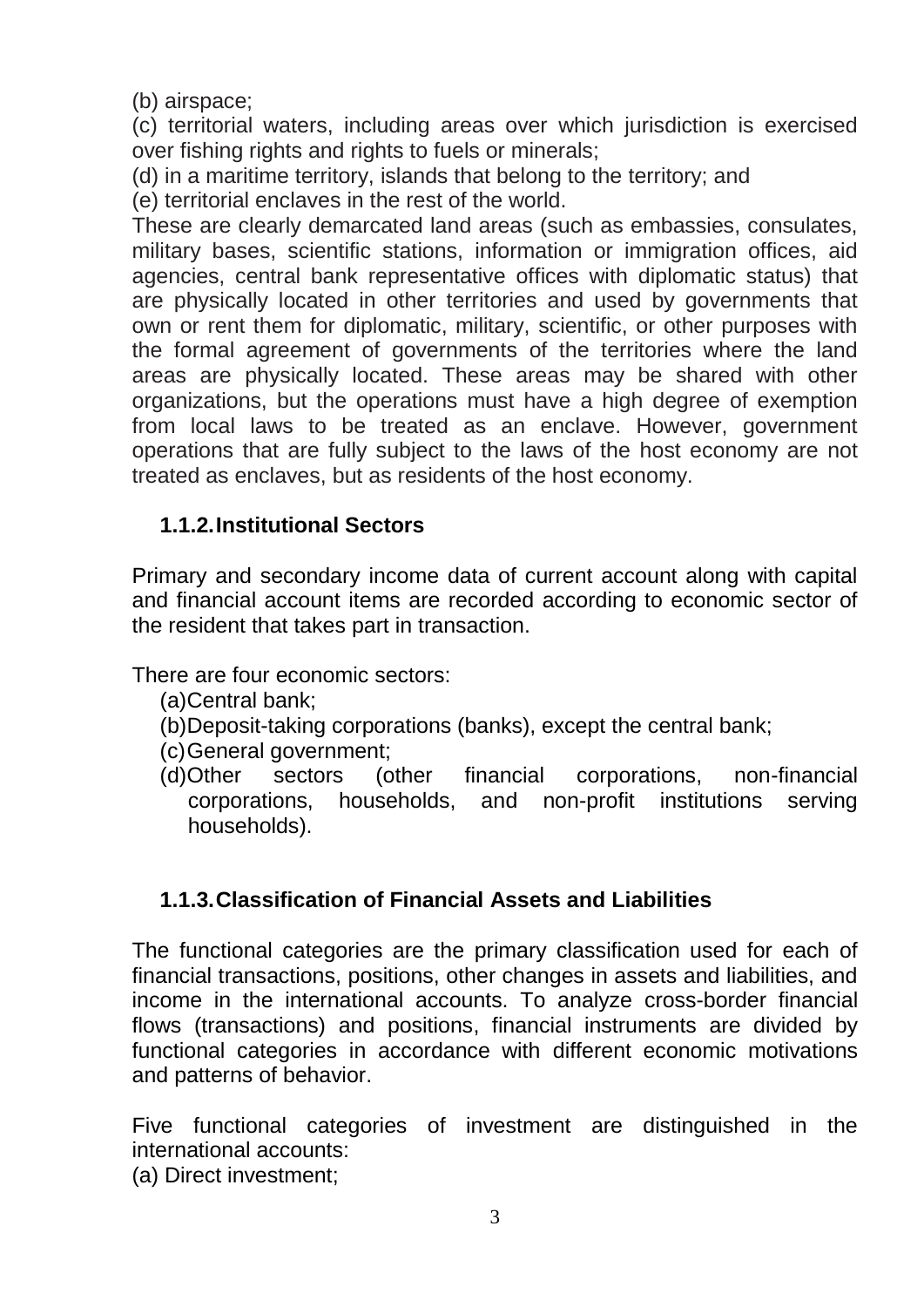- (b) Portfolio investment;
- (c) Financial derivatives (other than reserves) and employee stock options;
- (d) Other investment; and
- (e) Reserve assets.

There are no such categories within the System of National Accounts, and financial flows are reflected exclusively in terms of financial instruments.

Components of the financial account and international investment position are also classified by:

- (a)Financial instruments: equity and investment fund shares, debt instruments, and other financial assets and liabilities; and
- (b)Maturity: the maturity of a debt instrument is classified as either shortterm or long-term; short-term is defined as payable on demand or with a maturity of one year or less; long-term is defined as having a maturity of more than one year or with no stated maturity.

#### **1.1.4.Accounting Principles**

The balance of payments is based on the double-entry accounting system: each transaction leads to at least two corresponding entries, traditionally referred to as a credit entry and a debit entry. This rule shows that the essence of the majority of economic operations is the exchange of economic values. The secondary income account shows redistribution of income, that is, when resources for current purposes are provided by one party without anything of economic value being supplied as a direct return to that party. Examples include personal transfers and current international assistance.

As a result of the two-entry nature of each transaction, the difference between the sum of credit entries and the sum of debit entries is conceptually zero in the national balance of payments. The implementation of the double-entry accounting system results in the fact that the balance of the sum of all credit entries and the sum of all debit entries must amount to zero. The difference between the sum of all the credit records and the sum of all the debit records shows time and value discrepancies and is called "Net errors and omissions". This difference is recorded in the respective balance sheet item according to the double-entry accounting.

Credit records of the current and capital accounts include the following:

(a)Exports of goods and services;

(b)Primary and secondary income receivable;

(c)Disposals of nonproduced nonfinancial assets.

Debit records include the following:

(a)Imports of goods and services;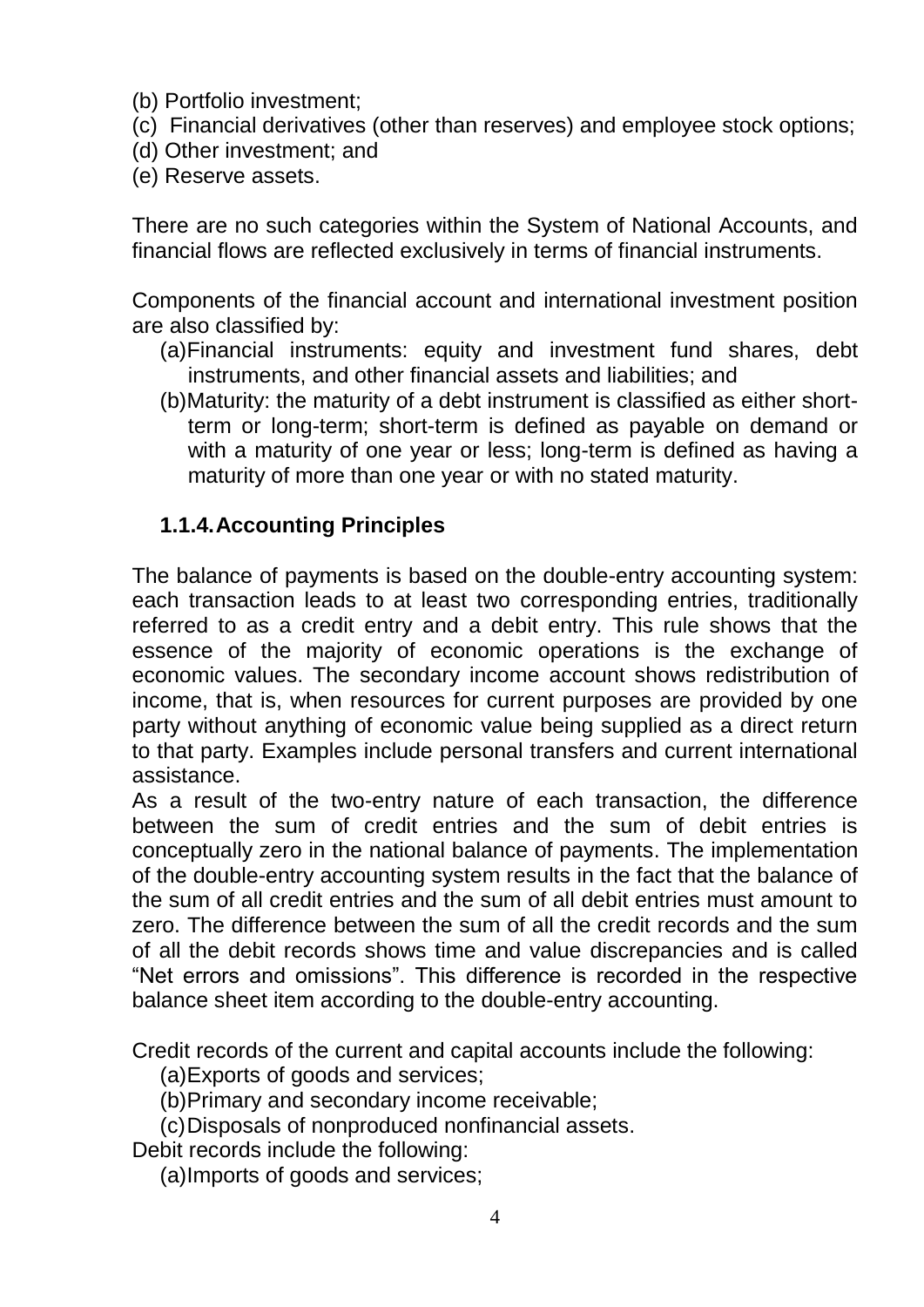- (b)Primary and secondary income payable;
- (c)Acquisitions of nonproduced nonfinancial assets.

Accounting of assets and liabilities of the financial account is made by every financial asset or liability (as a result of all the credit and debit operations during the reporting period). When reflecting operations with financial assets and liabilities the terms "net acquisition of financial assets" and "net incurrence of liabilities" are used. Net acquisition of financial assets is an increase in assets after deduction of their decrease. Net incurrence of liabilities is an increase in liabilities after deduction of their decrease. The change with the "plus" sign shows an increase in assets or liabilities, whereas the change with the "minus" sign shows a decrease in them.

The balance of every category of the financial account or net lending/borrowing is the difference between net acquisition of assets and net incurrence of liabilities.

All the balance of payments operations are recorded according to the market price (the price at which a seller is ready to sell goods or services, and a buyer is ready to buy them). Such market price may differ from the price that is rated on the market.

# **1.1.5.Data Presentation**

In the *standard presentation of the balance of payments*, main balance of payment components are grouped by three accounts - current, capital and financial accounts.

The sum of the current account and capital account balances is net lending (with the "plus" sign) or net borrowing (with the "minus" sign) with respect to other countries. Taking into account the double-entry accounting principle, the above-mentioned sum must equal to the financial account balance (with errors and omissions taken into account).

Net lending (the balance with the "plus" sign) shows that a net increase in assets exceeds a net increase in liabilities. Net borrowing (the balance with the "minus" sign) shows that a net increase in liabilities exceeds a net increase in assets.

In the *analytical presentation of the balance of payment*, transactions reflecting changes in official reserve assets, loans borrowed by the government to finance the balance of payments deficit, as well as exceptional financing transactions are separately identified.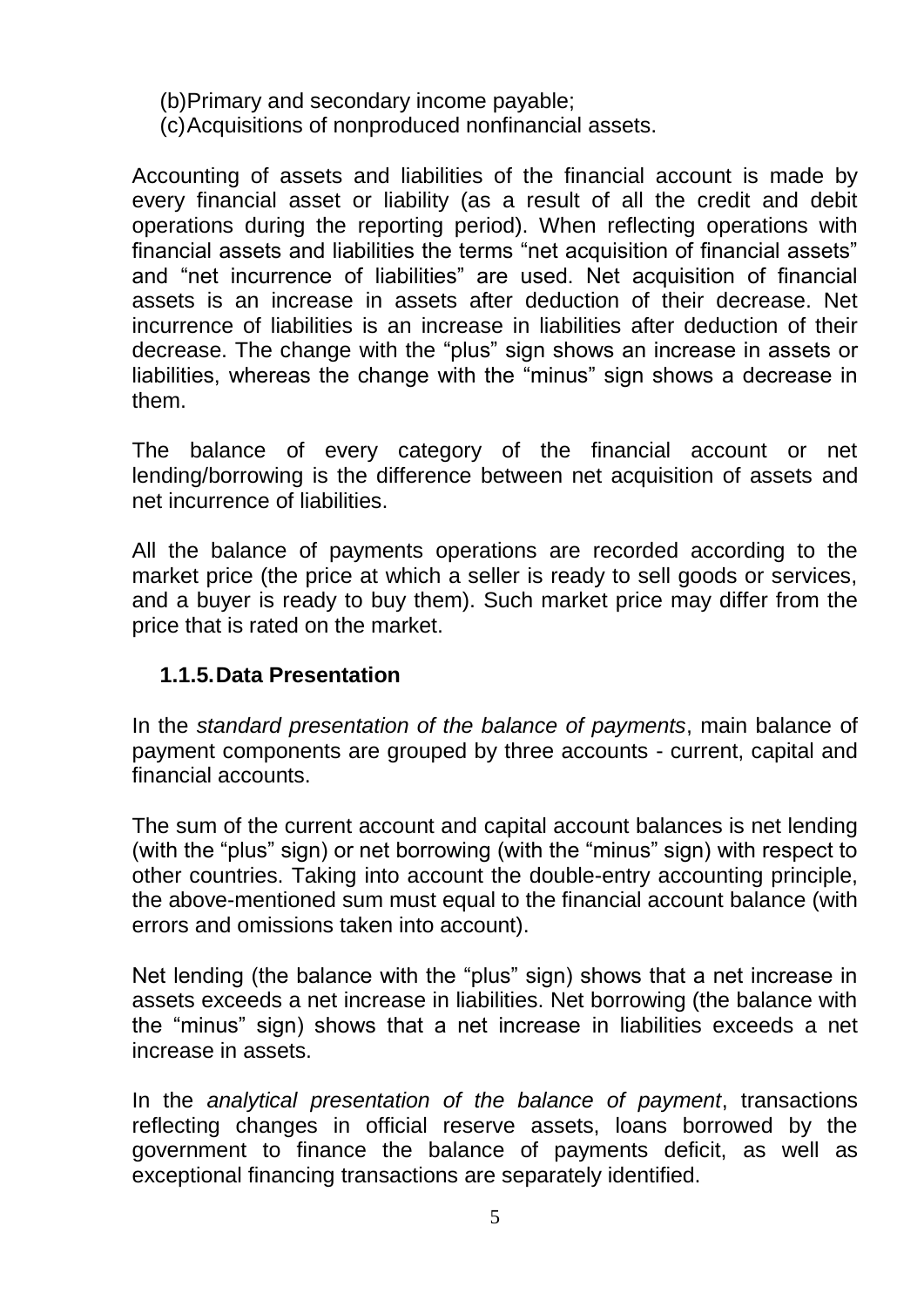#### **1.2. External Sector Statistics Compilation in the National Bank of Ukraine**

In the National Bank of Ukraine, the compilation of the external sector statistics is made by the Statistics and Reporting Department.

The balance of payments compilation is based on data of the system of recording of transactions with nonresidents (International Transactions Reporting System, ITRS). The data collection system was introduced in 1993; it is based on banking transactions. According to the system, two categories of respondents provide information: (a) banks that declare transactions with nonresidents, which were conducted during month on behalf of customers and on their own; and (b) enterprises and organizations that opened accounts with foreign banks.

In Ukraine, the closed ITRS is used. In addition to debit and credit transactions, banks provide information concerning balances in correspondent accounts at the beginning and at the end of the reporting period. The information is provided in the original currency by every correspondent account (nostro and loro) and is coded in accordance with the standard classification of the BPM6. The National Bank converts the received data into US dollars according to the average monthly exchange rate.

The National Bank of Ukraine also uses the following data for the external sector statistics compilation:

(a) State Statistics Service of Ukraine data concerning:

- Merchandise trade statistics based on customs statistics;
- Survey data on export-import of services;
- Survey data on foreign direct investment in Ukraine and from Ukraine;
- Financial statements data of DI enterprises;

(b) Data of other institutions:

- Ministry of Finance of UkraineState Customs Service of Ukraine;
- Government organizations;
- Bank of International Settlements;
- Other international financial institutions, etc.

Besides, data of various statistical surveys and expert estimates are used.

The balance of payments data on a monthly basis is less detailed than that of quarterly data, because some statistical reports are quarterly, and some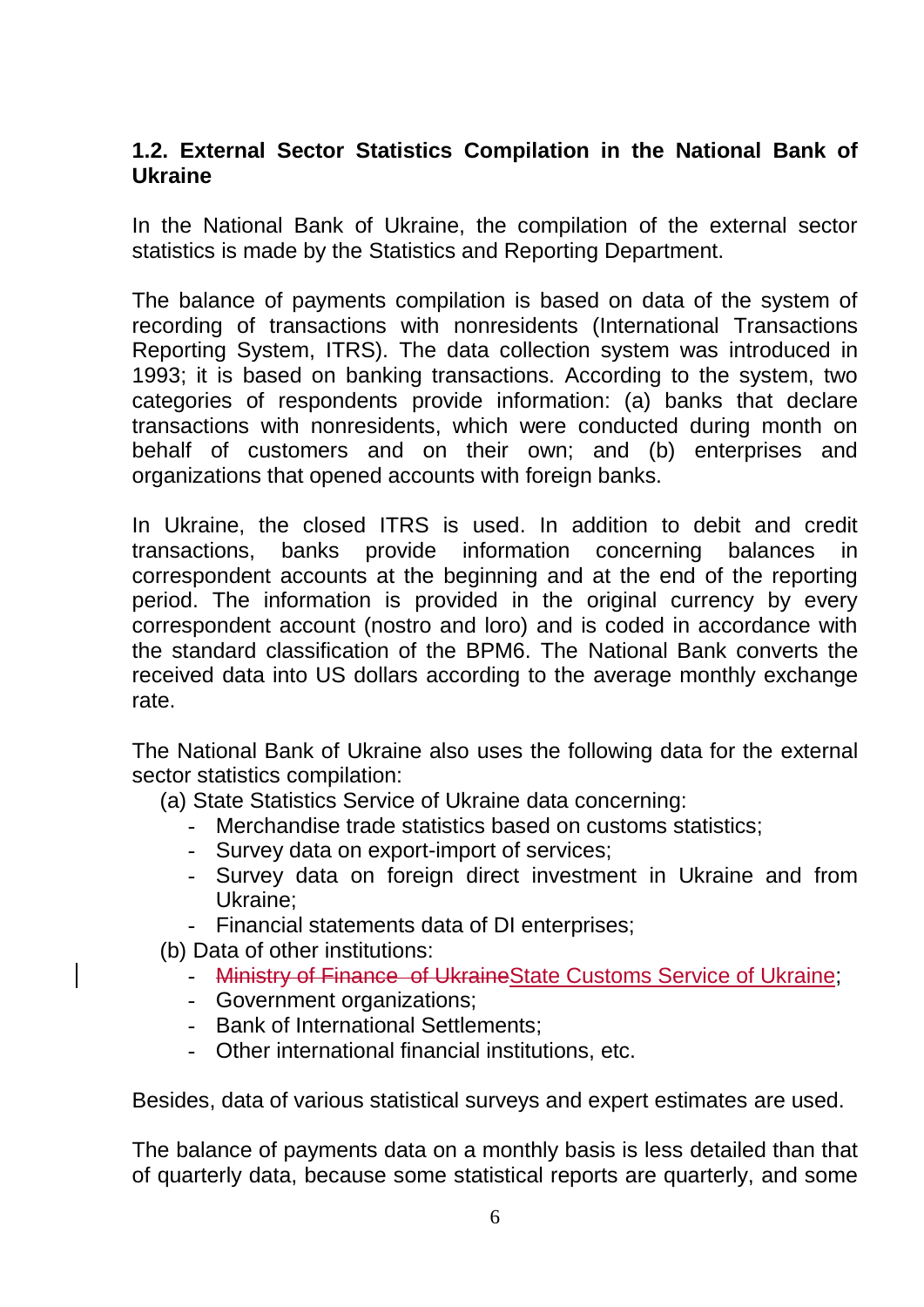monthly data come with a sizable time lag. This is the reason why monthly data of the balance of payments are called estimates, taking into account a high level of estimation of some items. This estimation is based on available monthly statistics and statistical models for indirect estimation of economic indicators.

The external sector statistics of Ukraine has not included data on international transactions for temporarily occupied territory of the Autonomous Republic of Crimea, the city of Sevastopol and a part of the temporarily occupied territories in the Donetsk and Luhansk regions since Y2014.

# **1.3. Data Publication**

External Sector Statistics is published on the official website of the National Bank of Ukraine in sections: Statistics/External sector at <https://bank.gov.ua/en/statistic/sector-external>

The balance of payments data are compiled quarterly on the  $75<sup>th</sup> - 80<sup>th</sup>$  day after the quarter and published on the official website of the National Bank of Ukraine at [https://bank.gov.ua/en/statistic/sector-external/data-sector](https://bank.gov.ua/en/statistic/sector-external/data-sector-external#1)[external#1](https://bank.gov.ua/en/statistic/sector-external/data-sector-external#1) (sections: Statistics/External sector/Balance of payments).

Data for previous periods can be revised quarterly due to returns adjustment, methodological changes, or new sources of information. The annual data are considered as final after nine months after the end of an accounting period.

Monthly data are published on the  $27<sup>th</sup> - 31<sup>th</sup>$  day after the end of reporting month. After publication of the quarterly balance of payments data, the monthly balance of payments are adjusted to the quarterly data.

The international investment position (hereinafter – IIP) and Other changes in assets and liabilities account are published quarterly on the  $85<sup>th</sup> - 90<sup>th</sup>$ day after the end of the reporting period on the official website of the National Bank of Ukraine at [https://bank.gov.ua/en/statistic/sector](https://bank.gov.ua/en/statistic/sector-external/data-sector-external#3)[external/data-sector-external#3](https://bank.gov.ua/en/statistic/sector-external/data-sector-external#3) (sections: Statistics/External sector/International investment position).

The international investment position can be revised within two years after its first publication being attended with comments about changes made.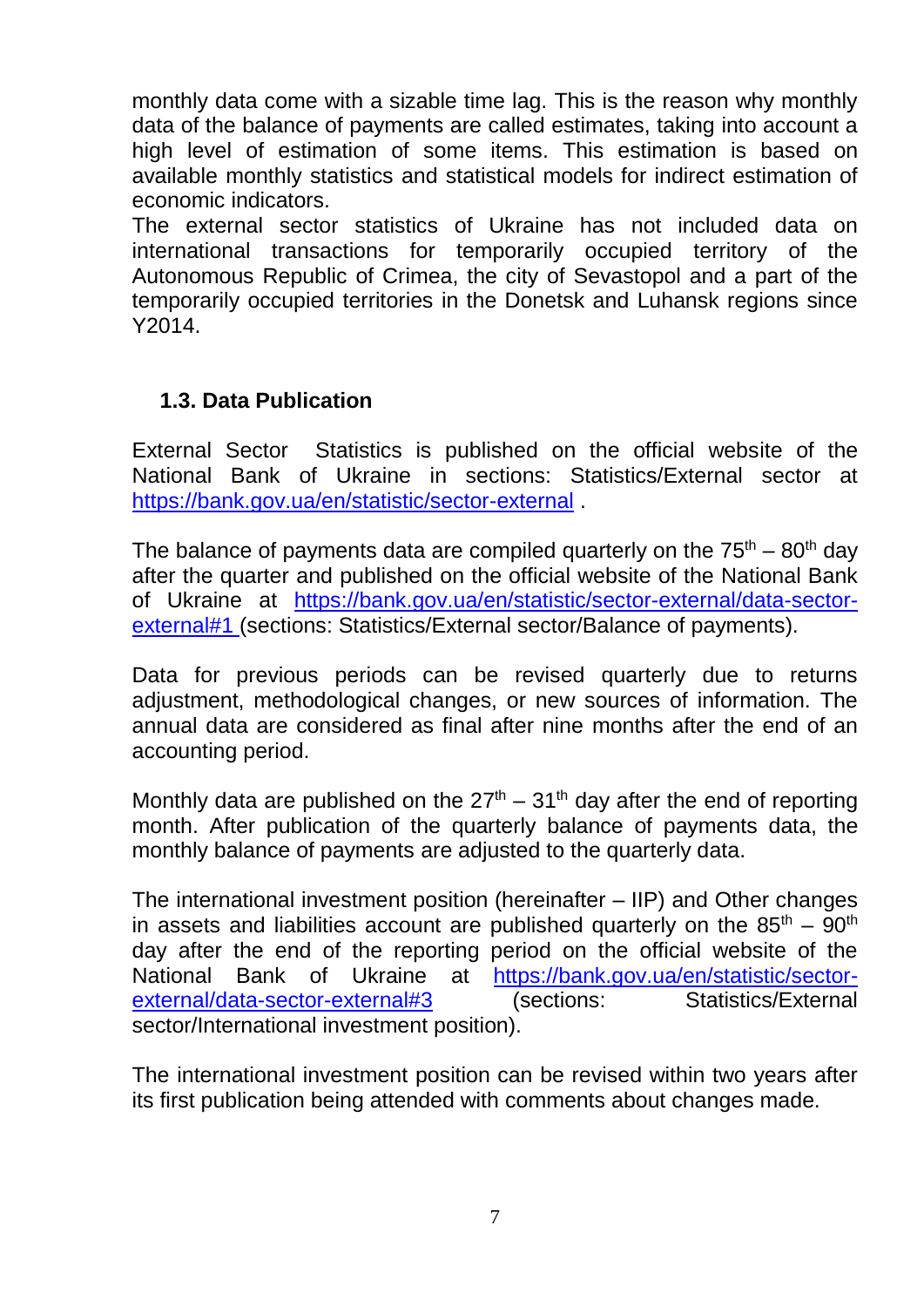FDI Statistics is published quarterly on the official website of the National Bank of Ukraine at [https://bank.gov.ua/en/statistic/sector-external/data](https://bank.gov.ua/en/statistic/sector-external/data-sector-external#5)[sector-external#5](https://bank.gov.ua/en/statistic/sector-external/data-sector-external#5) (sections: Statistics/External sector/Direct Investment):

- FDI in Ukraine/ from Ukraine flows and stocks data by instruments with breakdown by regions, type of economic activity and country is published on the 85-th - 90-th day after the end of the reporting period;
- FDI in Ukraine stocks data by regions with breakdown by country and type of economic activity - on the 100-th – 105-th day after the end of the reporting period.

#### **2. Current Account**

#### **2.1. General Provisions**

The current account reflects flows of goods, services, and primary and secondary income between residents and nonresidents.

The goods and services account shows transactions in items that are outcomes of production activities. The focus of this account is the point at which goods and services are exchanged between a resident and a nonresident.

The corresponding entries to goods and services flows may be in the financial, current, or capital accounts.

*Goods (in accordance with BPM6)* are physical, produced items over which ownership rights can be established and whose economic ownership can be passed from one institutional unit to another by engaging in transactions.

According to the methodology of the balance of payments compilation, the following cases are included in the balance of payments definition of general merchandise in addition to traditional goods of foreign trade:

- 1) Electricity, gas, and water. However, charges invoiced separately for the transmission, transport, or distribution of these products are included in services under transport and other business services.
- 2) Banknotes and coins not in current circulation. They are valued as commodities, rather than at face value.
	- 1) Noncustomized packaged software (systems and applications), and video and audio recordings, on physical media, such as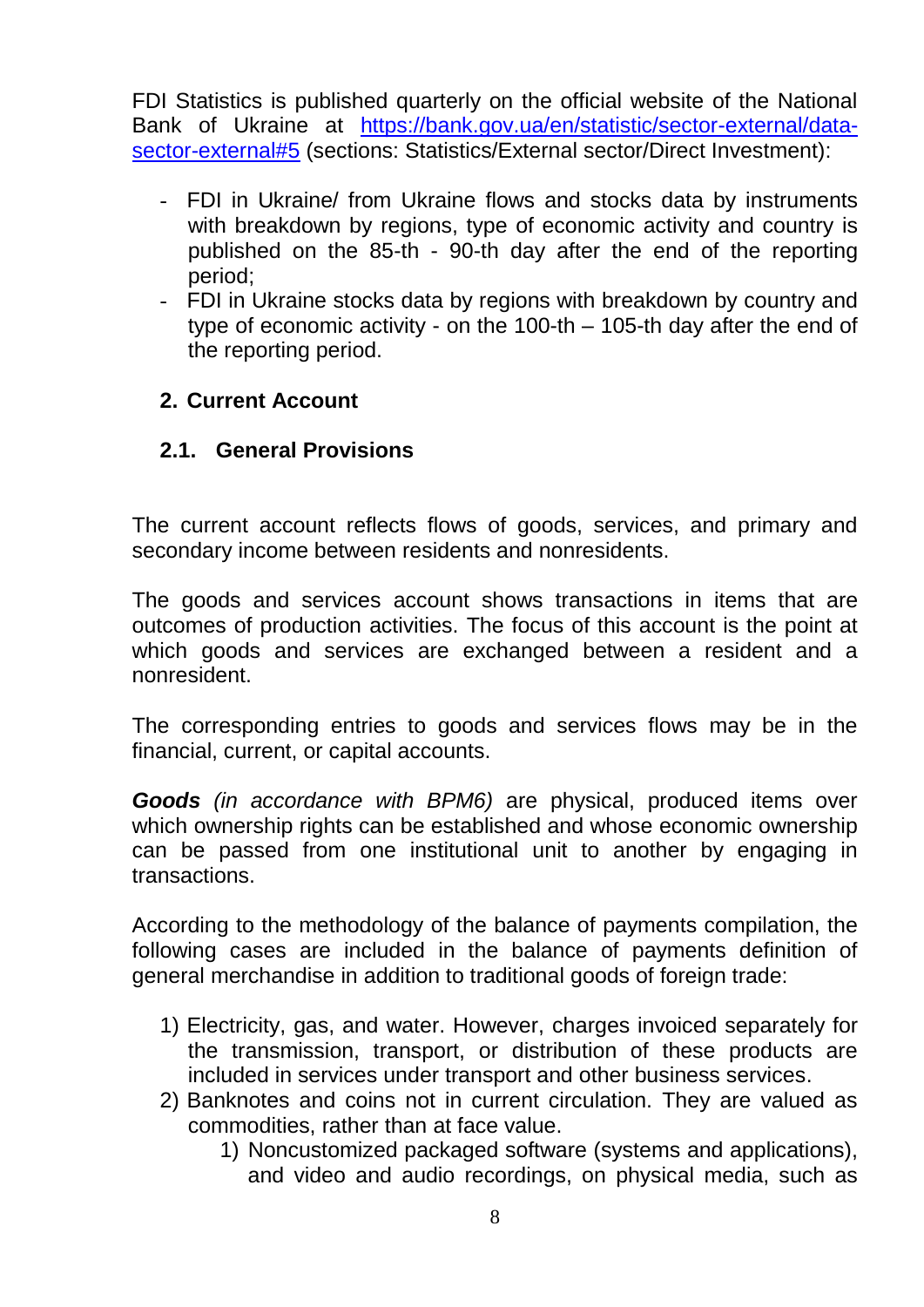disks and other devices, with a license for perpetual use are included in general merchandise. These products are included at their full transaction value (i.e., not at the value of the empty disks or other storage device).

- 2) Goods procured in ports by carriers (fuel, foodstuffs, stocks, etc.);
- 3) Goods supplied or acquired by carriers away from the territory of residence of the operator. For example, fish and other marine products caught by ships operated by residents of the compiling economy and sold abroad directly should be included.
- 4) Goods acquired by a lessee under a financial lease.
- 5) Humanitarian aid in the form of goods;
- 6) Illegal goods as well as smuggled goods that are otherwise legal, etc.

Because there is no change of ownership of goods between a resident and a nonresident, or because the goods have no value, the following cases are excluded from general merchandise:

- (a) Goods for assembly, packing, labeling, or processing by an entity that does not own the goods concerned;
- (b)Transit trade;

 $\overline{a}$ 

- (c)Migrants' personal effects;
- (d)Goods consigned to embassies, military bases, and so forth from their home authorities and vice versa;
- (e)Goods temporarily exported or imported without a change of ownership. Examples include goods for repair, as part of an operating lease, and for storage, and animals or artifacts for participation in exhibitions or competitions.

Exports and imports of goods are reflected at market prices. In accordance to the balance of payments compilation methodology, exports and imports of goods are recorded on a FOB<sup>1</sup> basis in order to ensure comparability. It means that the value of goods includes expenses for their transportation to

<sup>&</sup>lt;sup>1</sup> The FOB basis ensures the single basis for assessment of goods value and makes it possible to obtain indices for national accounts and balance of payments compilation, to carry out investigations on data adjustment, and to analyze bilateral trade, etc. The goods value being negotiated by trade agreement participants is reflected in the invoice and depends on conditions of supply. The conditions of supply are the subject of the agreement between a seller and a buyer viz. the agreement specifies the responsible party that pay the cost of delivery and bear the risks related to delivery of goods to the agreed place. Various conditions of supply used in the merchandise trade are determined by the official rules of interpretation of commercial terms (Incoterms, 2010) published by the International Chamber of Commerce (ICC). According to these rules, the term "FOB" means "Free On Board" viz. the seller pays for transportation of the goods to the port of shipment, plus loading costs. The buyer pays freight, insurance, unloading costs and transportation from the port of destination to his factory. The passing of risks occurs when the goods pass the ship's rail at the port of shipment. This term can be used solely in cases when goods are transported by sea or internal water transport.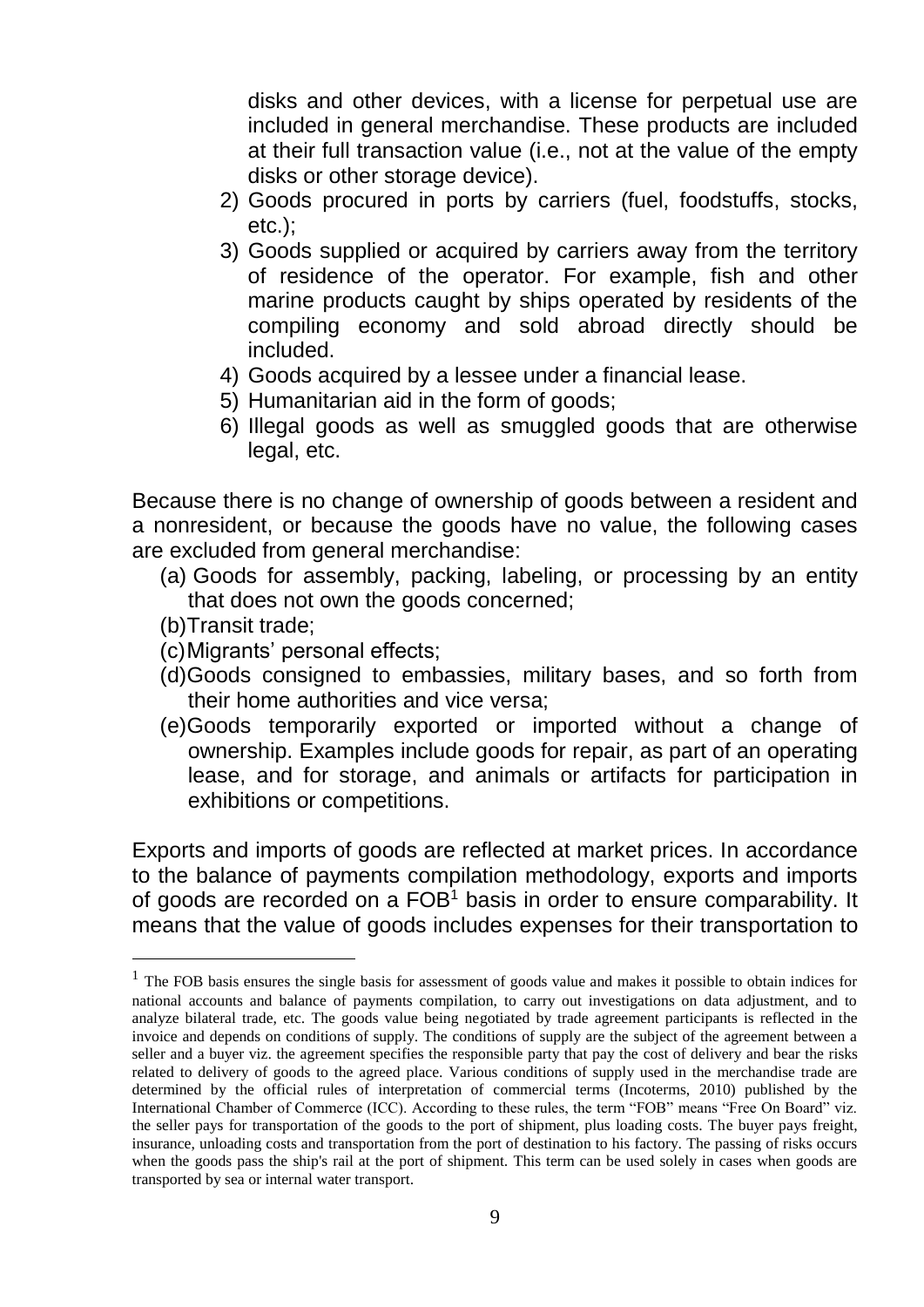the customs border of a country-exporter and plus costs of loading on the customs border (a seller does not bear responsibility for goods unloading). According to the merchandise trade methodology, imports of goods are accounted at  $CIF<sup>2</sup>$  prices. It means that the value includes transportation and insurance from the border of a country-exporter to the border of a country-importer. Therefore, in the balance of payments, total imports of goods are adjusted for value of transportation and insurance costs.

**Services.** Services are the result of a production activity that changes the conditions of the consuming units, or facilitates the exchange of products or financial assets. Standard components of the *Services* item correspond to the classification and methodology of the *Manual on Statistics of International Trade in Services (2010).*

*Transport* is the process of carriage of people and objects from one location to another (in particular, lease (freight) of means of transport with the crew) as well as related supporting and auxiliary services. Also included are postal and courier services. Transportation services are classified by mode of transport (sea, air, rail, pipeline, motor and other transport) and what is carried (passengers or freight). The procedure of accounting of freight transport is based on the single principle of cost estimates of goods – at FOB prices.

*Travel credits* cover goods and services for own use or to give away acquired from an economy by nonresidents during visits to that economy. *Travel debits* cover goods and services for own use or to give away acquired from other economies by residents during visits to these other economies. Goods or services acquired by persons undertaking study or medical care while outside their territory of residence are included in travel if they stay in the country not more than a year. The one-year criterion does not apply to students and patients of medical institutions which remain residents of their own country. *Travel* excludes goods for resale, which are included in general merchandise, as well as the acquisition of consumer durable goods (such as cars and electric goods), the value of which exceeds the customs' thresholds..

*Manufacturing services on physical inputs owned by others* cover processing, assembly, labeling, packing, and so forth that are undertaken by enterprises that do not own the goods concerned. The services cover the transaction between the owner and processor, and only the fee charged by the processor is included under this item. The fee charged may cover the cost of materials purchased by the processor. Manufacturing

 $\overline{a}$ 

<sup>&</sup>lt;sup>2</sup> CIF (Cost, Insurance and Freight) means that a buyer got a delivery form a seller when goods pass the ship's rail at the port of destination. The seller must pay the costs and freight including insurance to bring the goods to the port of destination. Risk is transferred to the buyer once the goods are loaded on the ship. The seller has responsibility to provide for sea insurance in favor of the buyer against risk of loss or accidental spoilage of the goods when transporting them.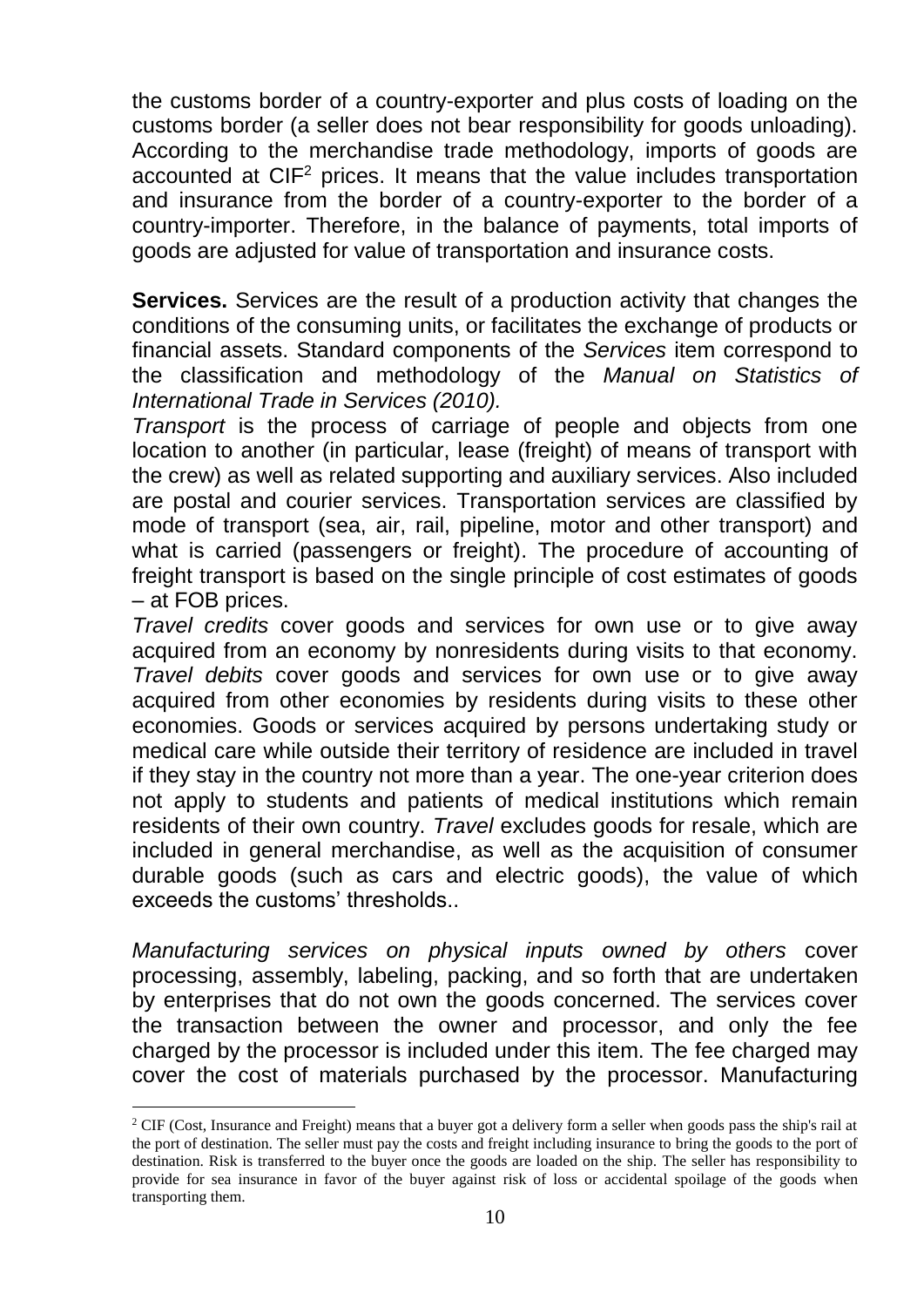services on physical inputs owned by others refer to all work done on goods by a resident of one economy for the owner of goods who is resident in another economy.

*Maintenance and repair services n.i.e.* cover maintenance and repair work by residents on goods that are owned by nonresidents (and vice versa).

*Construction* covers the creation, renovation, repair, or extension of fixed assets in the form of buildings, land improvements of an engineering nature, and other such engineering constructions as roads, bridges, dams, and so forth.

*Insurance and pension services* include services of providing life insurance and annuities, nonlife insurance, reinsurance, freight insurance, pensions, standardized guarantees, and auxiliary services to insurance, pension schemes, and standardized guarantee schemes.

*Financial services* cover financial intermediary and auxiliary services, except insurance and pension fund services. These services include those usually provided by banks and other financial corporations. They include deposit taking and lending, letters of credit, credit card services, commissions and charges related to financial leasing, factoring, underwriting, and clearing of payments. Also included are financial advisory services, custody of financial assets or bullion, financial asset management, monitoring services, liquidity provision services, risk assumption services other than insurance, merger and acquisition services, credit rating services, stock exchange services, and trust services.

*Charges for the use of intellectual property n.i.e.* include:

- (a)Charges for the use of proprietary rights (such as patents, trademarks, copyrights, industrial processes and designs including trade secrets, franchises). These rights can arise from research and development, as well as from marketing; and
- (b)Charges for licenses to reproduce or distribute (or both) intellectual property embodied in produced originals or prototypes (such as copyrights on books and manuscripts, computer software, cinematographic works, and sound recordings) and related rights (such as for live performances and television, cable, or satellite broadcast).

*Telecommunications, computer, and information services* cover radio and television cable transmission, radio and television satellite, electronic mail, mobile telecommunications services, Internet backbone services, and online access services, including provision of access to the Internet;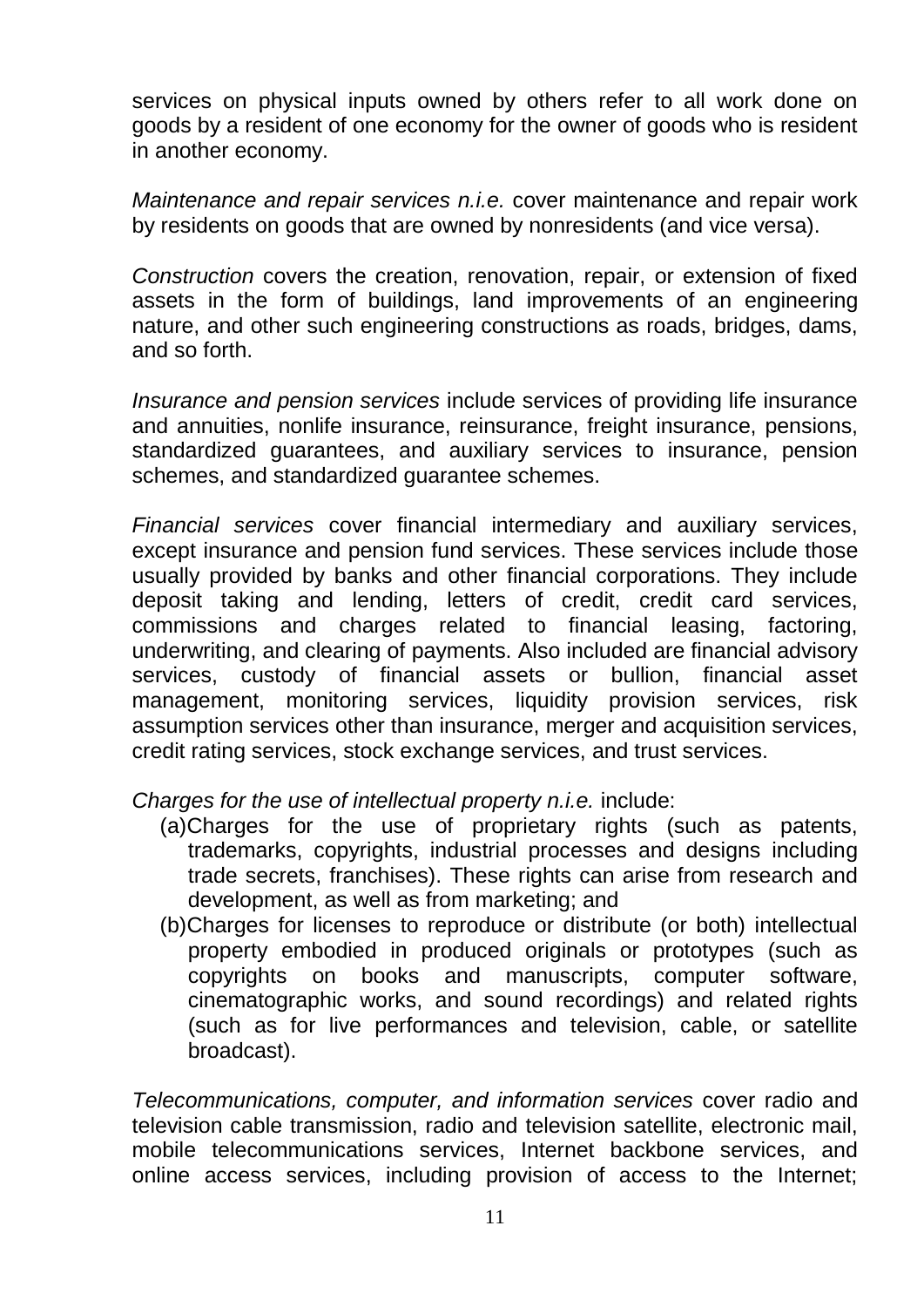hardware- and software-related services and data-processing services; maintenance and repairs of computers and peripheral equipment; software products without the right to reproduce or distribute them; news agency services, such as the provision of news, photographs, and feature articles to the media; direct nonbulk subscriptions to newspapers and periodicals.

*Other business services* include research and development; professional and management consulting services; legal services and accounting; advertising and market research; architectural, engineering, and other technical services; waste treatment and depollution, agricultural, and mining services; operational leasing; trade-related services; and other business services.

*Personal, cultural, and recreational services* consist of (a) audiovisual and related services and (b) other personal, cultural, and recreational services (health services, education services, services associated with museums and other cultural, sporting, gambling, and recreational activities).

*Government goods and services n.i.e.* cover:

- (a)goods and services supplied by and to enclaves, such as embassies, military bases, and international organizations;
- (b)goods and services acquired from the host economy by diplomats, consular staff, and military personnel located abroad and their dependents; and
- (c)services supplied by and to governments and not included in other categories of services.

**Primary income account.** The primary income account shows primary income flows between resident and nonresident institutional units. It represents the return that accrues to institutional units for their contribution to the production process or for the provision of financial assets and renting natural resources to other institutional units. The account distinguish the following types of primary income:

(a)compensation of employees;

(b)investment income; and

(c)other primary income.

*Compensation of employees* presents remuneration in return for the labor input to the production process contributed by an individual in an employeremployee relationship with the enterprise. In the international accounts, compensation of employees is recorded when the employer (the producing unit) and the employee are resident in different economies. For the economy where the producing units are resident, compensation of employees is the total remuneration, in cash or in kind, payable by resident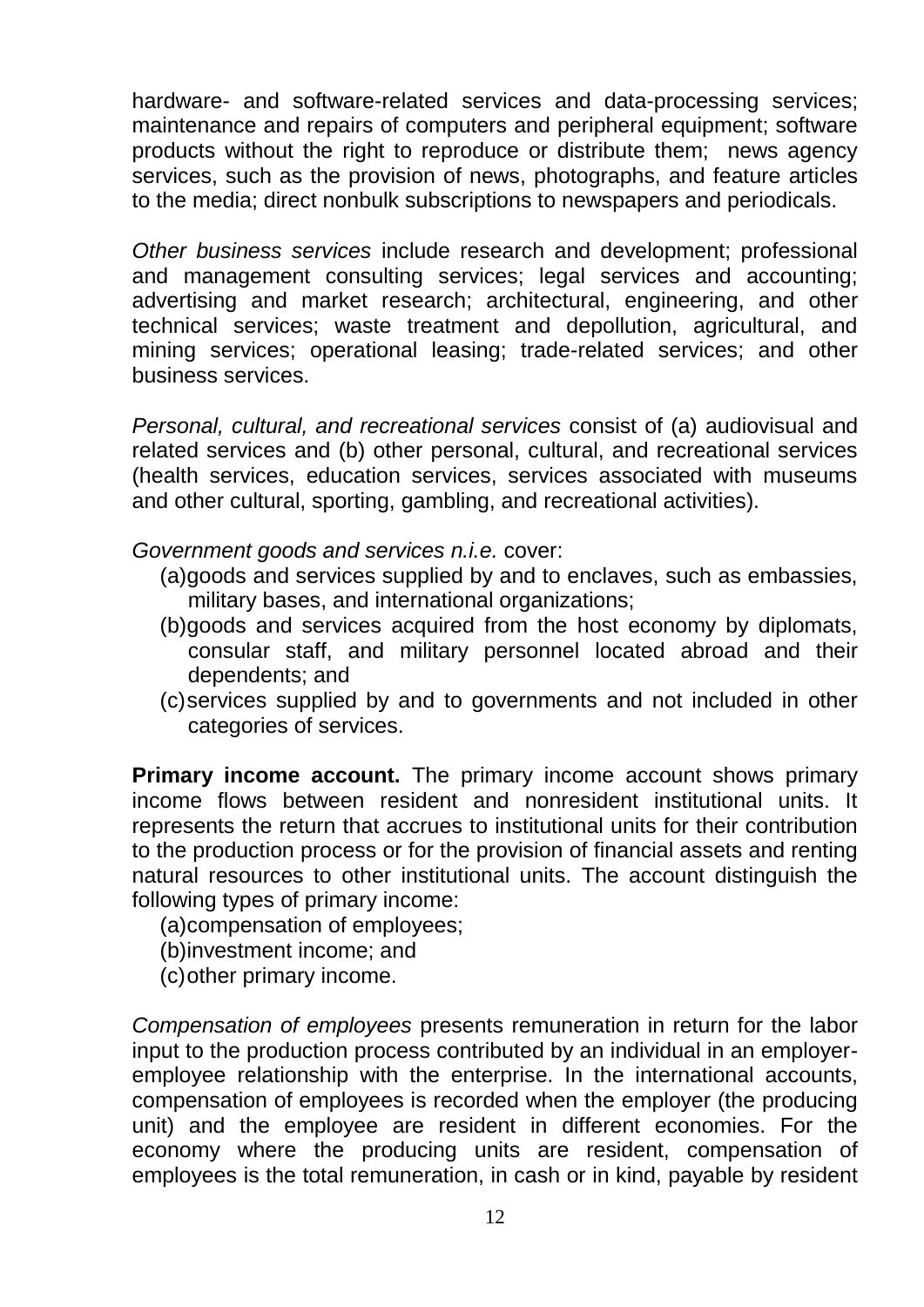enterprises to nonresident employees in return for work done by the latter during the accounting period. For the economy where the individuals are resident, it is the total remuneration, in cash or in kind, receivable by them from nonresident enterprises in return for work done during the accounting period.

*Investment income* reflects return on financial assets. The investment income structure is adjusted to the financial account structure and includes direct investment, portfolio investment, other investment, and reserve assets. Investment income includes dividends and withdrawals from income of quasi-corporations, reinvested earnings and interest.

According to BPM6 investment income attributable to direct investor on their equity includes not only distributed income in form of dividends, but also the share of investors in retained earnings of the enterprise. Macroeconomic statistics apply the principle of allocating to owners the share of retained earnings that are considered reinvested. Part of retained earnings of direct investment enterprises that belongs to direct investors are treated as being distributed and shown in the current account as investment income and the corresponding flow is recorded in the financial account as inflow of FDI.

The reinvested earnings do not include any realized or unrealized holdings gains and losses, provisions for various types of losses (BPM6, paragraph 11.44).

*Other primary income* includes rent (in particular, income receivable for putting natural resources at the disposal of another institutional unit). Examples of rent include amounts payable for the use of land extracting mineral deposits and other subsoil assets, and for fishing, forestry, and grazing rights. The account also includes taxes and subsidies for products and production.

**Secondary income account.** The secondary income account shows current transfers between residents and nonresidents. A transfer is an entry that corresponds to the provision of a good, service, financial asset, or other nonproduced asset by an institutional unit to another institutional unit when there is no corresponding return of an item of economic value. Current transfers include personal transfers, current taxes on income, wealth, etc., social contributions, social benefits, net premiums on nonlife insurance and standardized guarantees, nonlife insurance claims and calls under standardized guarantees, current international cooperation, and miscellaneous current transfers. Current transfers increase the level of income and consumption of goods and services in the recipient economy and decrease the income and potentialities of the donor economy (for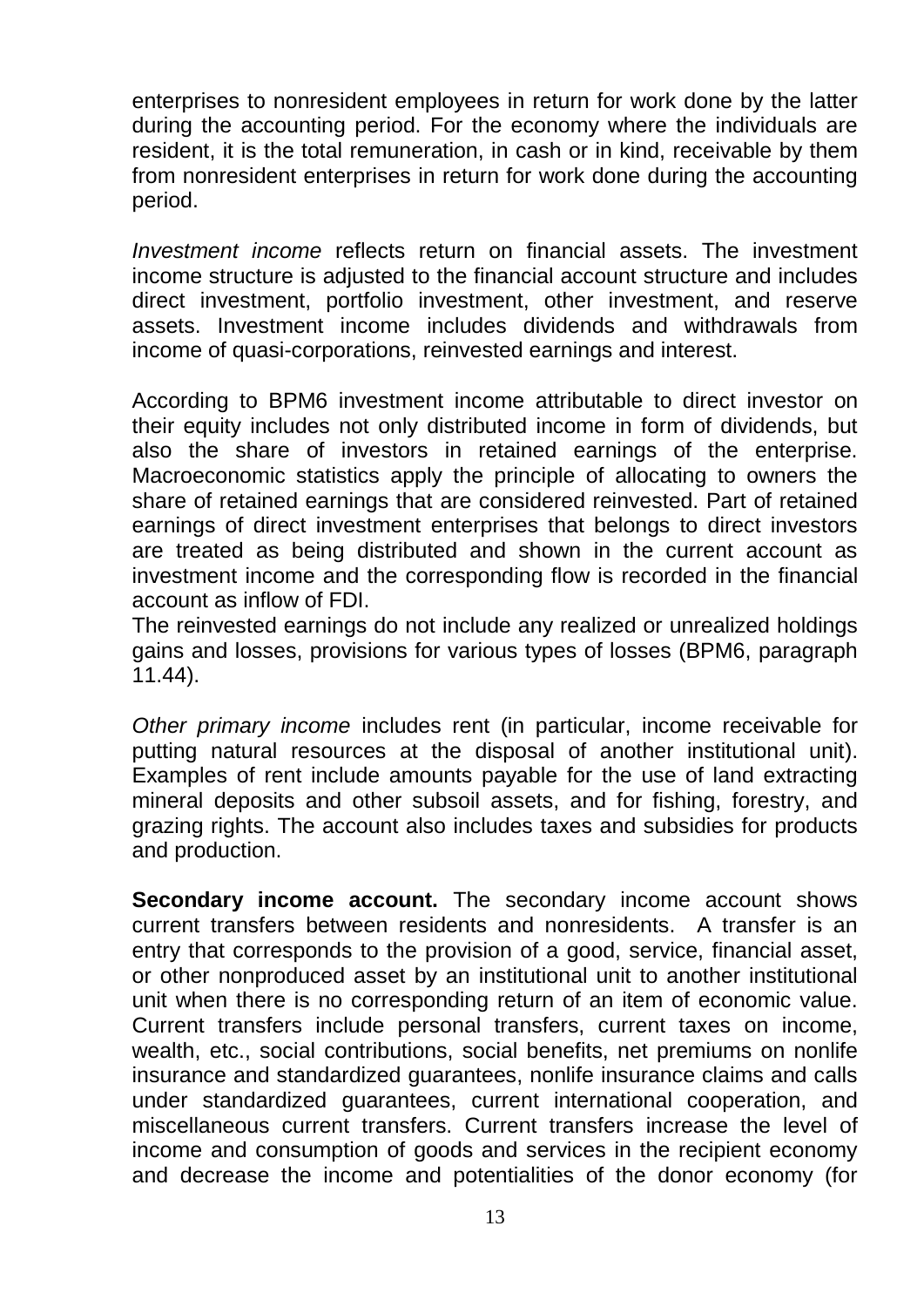example, humanitarian aid, technical assistance, contributions of international institutions, remittances of natural persons, etc.).

# **2.2. Compilation of Items**

**Goods.** The main source for compilation of merchandise trade data is information of the State Statistics Service of Ukraine, which is based on customs declarations and enterprises' reports on the goods that shall not be declared at customs (fish caught in the open sea and sold abroad, goods procured in ports by carriers, etc.). To compile the balance of payments these data are adjusted by coverage (informal trade, humanitarian aid, postal items, nonmonetary gold and other banking metals, exclusion of goods for processing) and for classification (conversion of import prices from CIF to FOB,).

Transactions without change of ownership between resident and nonresident are excluded from the BOP *Exports/imports of goods* item. Volume of goods for processing obtained from customs declarations are excluded from SSSU foreign trade statistics.

The volume of informal trade, which is not included in the official trade statistics, is estimated by the National Bank of Ukraine based on series of expert estimations, which involves comparison of data on import of consumer goods according to customs data and expert assessment of imported consumer goods sold in domestic market. These estimates are based on the data of the State Statistics Service of Ukraine on the volumes of domestic retail trade through all channels, surveys data on ratio of imported goods in retail turnover, trade and transport margins ratio. Assessment of volume of exported goods, which is not included in the official trade statistics, based on the estimates of countries – main trade partners, data of mass media and Internet, etc.

Data on import of goods are also adjusted for volume of humanitarian aid, the State fiscal service State Customs Service of Ukraine data on the volumes of postal items, as well as banks' data on the transactions with bank metals, during which there is no physical movement, but change of economic ownership is occurred. Volume of humanitarian aid is estimated based on the annual data from the Financial tracking Service of the United Nations (FTS).

In accordance with the methodology for compilation of the merchandise trade statistics used by the State Statistics Service of Ukraine, imports are recorded on a CIF basis. Therefore, to generate the BOP *Imports of goods* item transportation and insurance costs are deducted from the total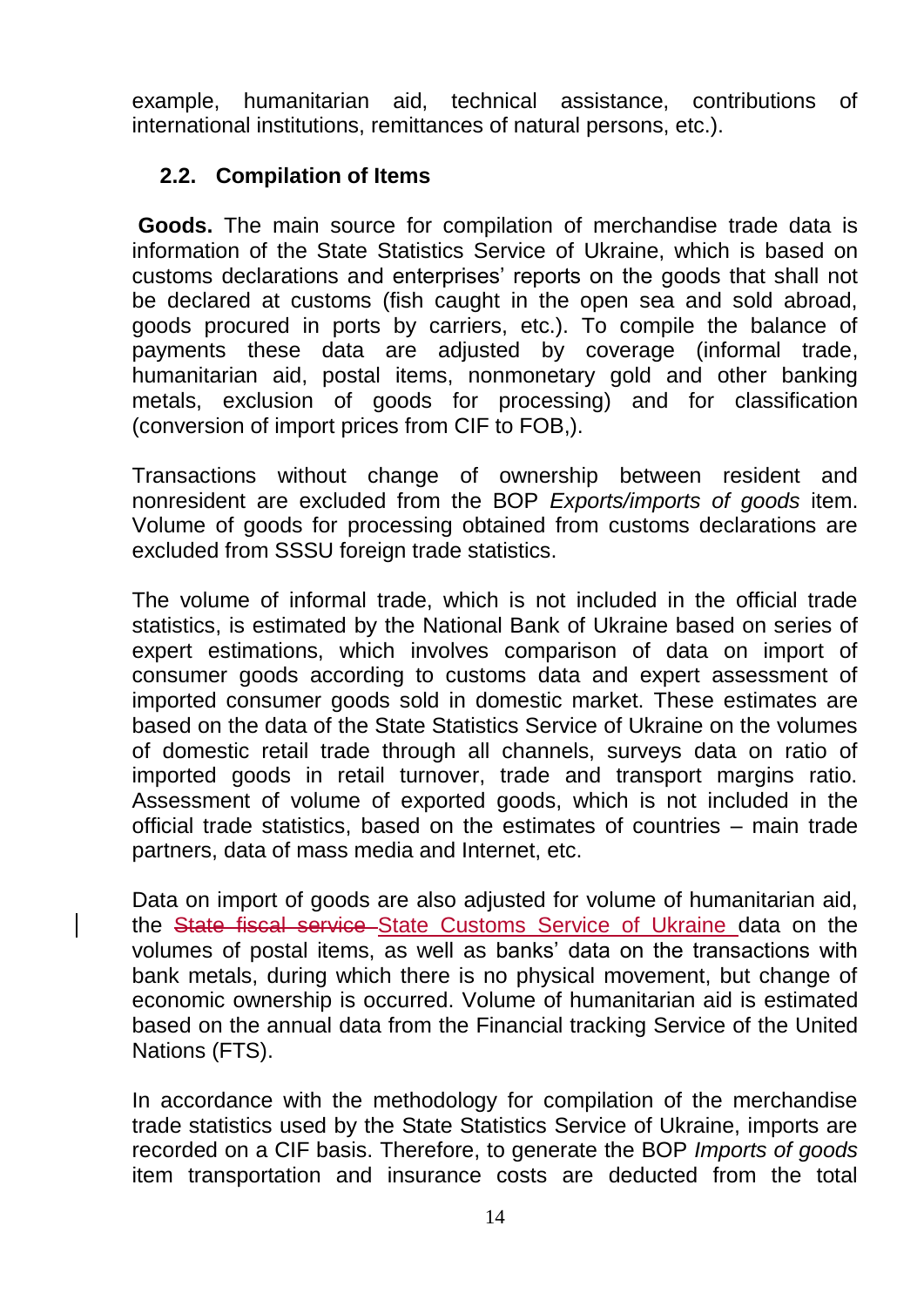imports. For this purpose, the annual information of the State Statistics Service of Ukraine about the share of insurance and freight in imports of goods according to freight customs is used.

**Services.** Bank reports on transactions with nonresidents (ITRS) as well as quarterly survey of the State Statistics Service of Ukraine on exports/imports of services are main sources of information about international trade in services. The transactions are coded in accordance with the BPM6 standard classification of services. For estimating of the volumes of certain services, the following calculations are made:

Data of the ITRS system as well as quarterly survey of the State Statistics Service of Ukraine on exports/imports of services are main sources for compilation of the *Transport* item. Data on adjustment of the cost of merchandise imports to f.o.b. prices are used for estimation of the cost of freight transport. Calculations are made for all kinds of transport.

Volumes of services in the *Travel* item are estimated on the basis of quarterly data on the number of foreign citizens that entered into Ukraine, the number of Ukrainian citizens that went abroad (by country and purpose of a trip), average expenses of a traveler, and average length of a trip. The sources of information about the number of persons that enter or leave Ukraine are statistical data of Administration of the State Border Service of Ukraine. Average expenses and length of travel estimates based on legislative acts of the Cabinet of Ministers of Ukraine on the amount of compensation for business trips in Ukraine and abroad, statistical surveys (the State Statistics Service of Ukraine), data of the Tourism and resorts Department of the Ministry of Economic Development and Trade of Ukraine, the mass media and Internet. The Travel item also includes expenses of labor migrants employed for a short period of time abroad in their host countries.

Volumes of exports/imports of *Manufacturing services on physical inputs owned by others* item are calculated in accordance with the Methodology of State Statistic Service of Ukraine on the basis of survey data.

Exports/imports of services of *Insurance and pension services* item are estimated by the National Bank of Ukraine based on ITRS data. Results of estimation are compared with Information of the National Commission for Regulation of Financial Services Market on yearly basis.

Compilation of the *Government goods and services n.i.e.* item is based on Ministry of Economic Development and Trade of Ukraine the Cabinet of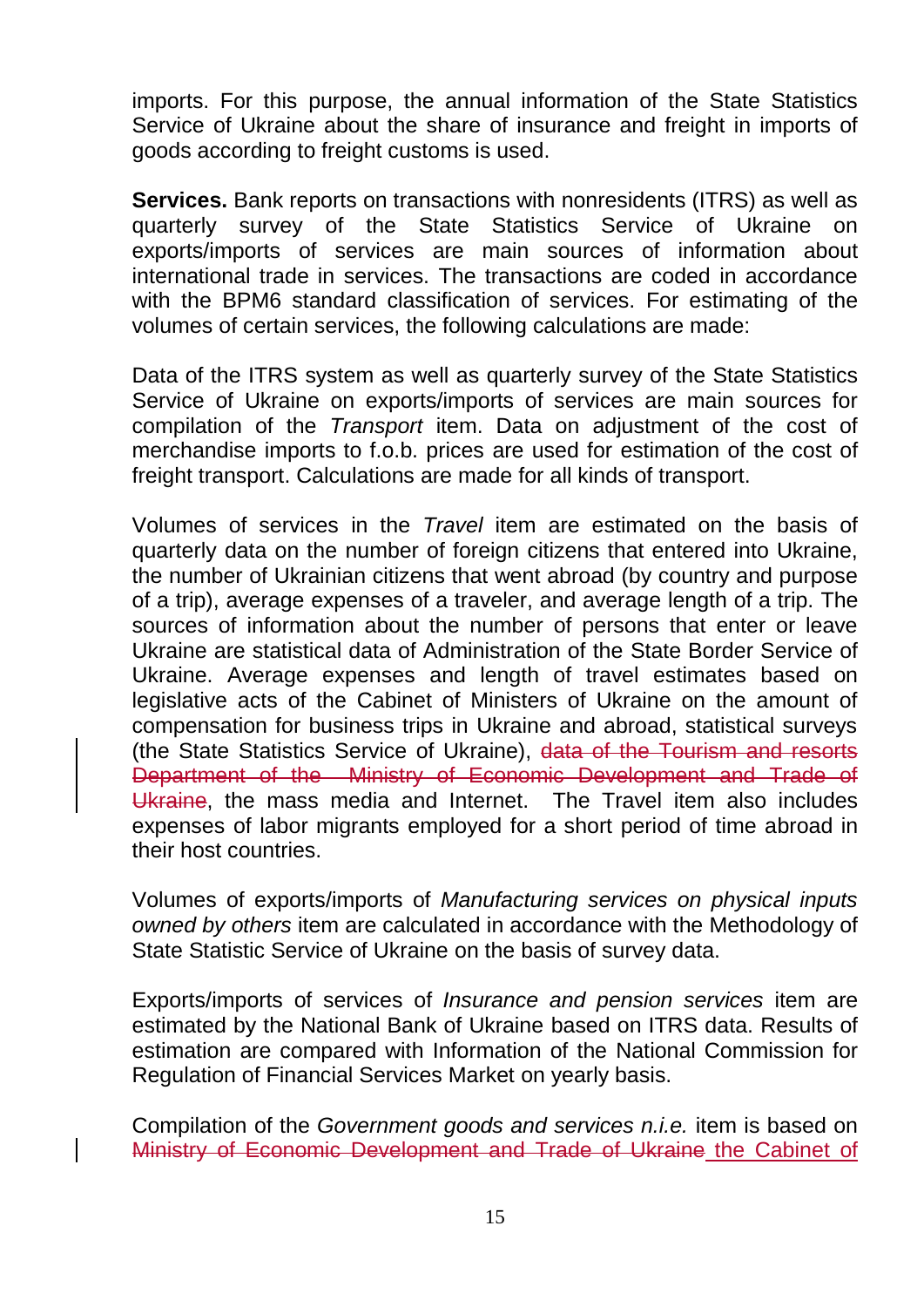Ministers of Ukraine Directorate for Coordination of International Technical Assistance - data on volumes of technical assistance.

**Primary income.** Estimation of compensation of employees is based on ITRS data on the volumes of compensation of employees, part of the volume of private transfers, expenses of short-term labor migrants in countries of employment and estimates on volume of incoming transfers through informal channels with usage of partners' countries data and results of samples surveys on external labor migration. Mirror statistics data are used for estimation of the volumes of compensation of employees for the main countries-recipients of Ukrainian labor migrants (Poland and Russia).

The investment income data are based on the bank reports on transactions with nonresidents (ITRS); SSSU` aggregated impersonal database which is contained data of quarterly survey on foreign direct investment and financial statements of non-financial direct investment enterprises; data of the Ministry of Finance of Ukraine on external government debt and banks' reports on private loans from nonresidents.

Calculation of the volumes of reinvested income of banks is based on the net income from banks operating activities with FDI according to the participation in capital share of foreign direct investor.

Calculation of the volumes of reinvested income of non-financial enterprises with FDI is based on their financial statements (multiplied by the share of direct investor in capital):

$$
RE = SDI^*( NOP - T - NIP - D)
$$
, where:

- RE reinvested earnings
- SDI share of foreign direct investor in capital
- NOP net operating profit / loss
- T taxes
- NIP net interest payments
- D dividends.

**Secondary income.** ITRS data (on government accounts) and data on volumes of technical assistance given to the government of Ukraine (data of the Ministry of Economic Development and Trade of Ukraine) are used for the compilation of government sector's secondary income statistics. The Ministry of Economic Development and Trade of Ukraine Cabinet of Ministers of Ukraine Directorate for Coordination of International Technical Assistance, at the beginning of the year, provides the National Bank of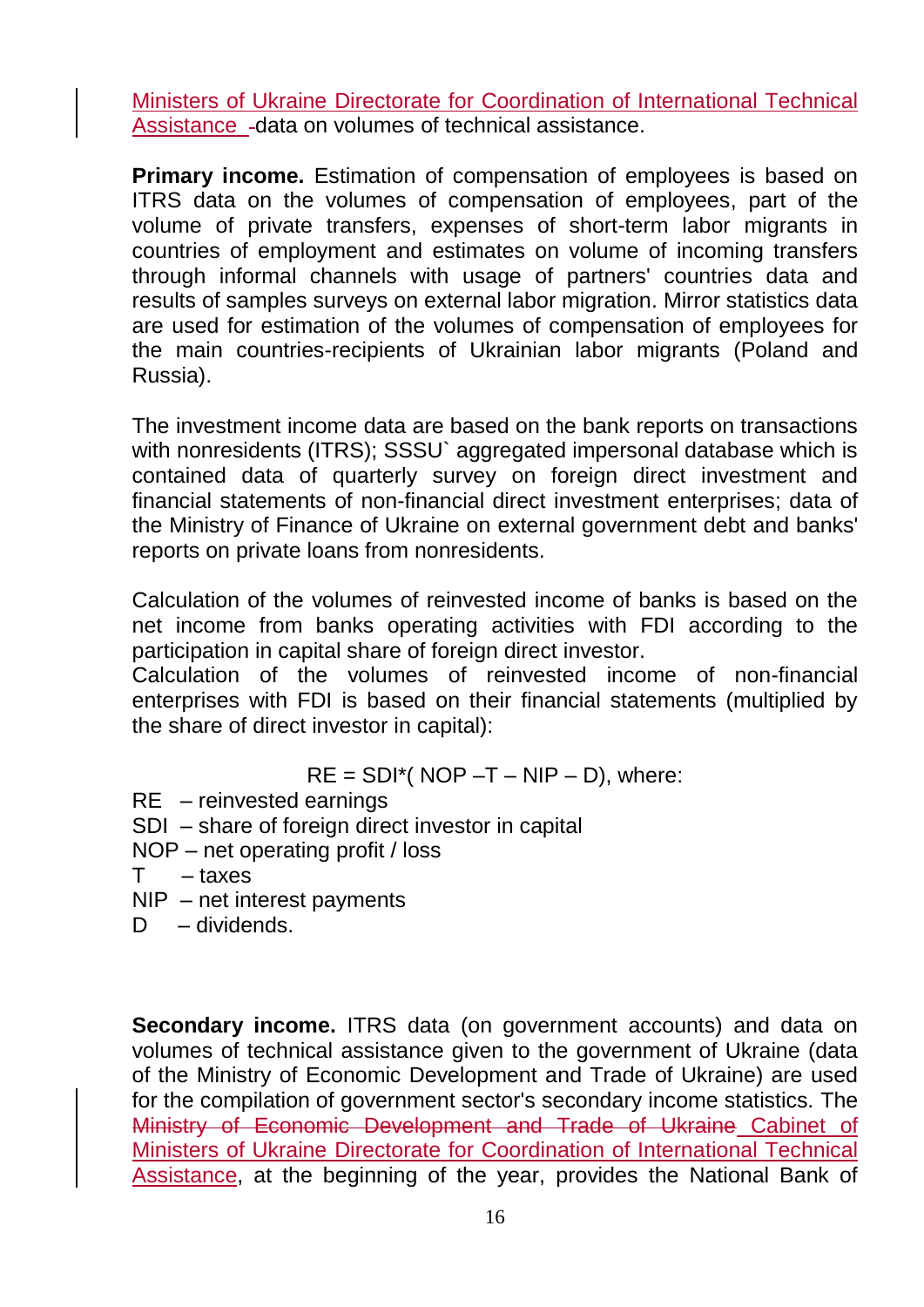Ukraine with projections for the volume of international technical assistance by countries and organizations in dollar terms for the quarters. Data is adjusted according to the actual implementation during the year and then it is included to the final calculations of the balance of payments.

Estimation of other sectors secondary income includes data on private remittances of long-term labor migrants, calculated on separate methodology and other private transfers from non-resident to resident.

Estimation of private remittances of long-term labor migrants includes remittances through informal channels. Mirror statistics data are used for estimation of remittances for the main countries-recipients of Ukrainian labor migrants (Poland and Russia). The amounts of private remittances abroad are defined according to the banks reporting.

Other current transfers include social benefits, net insurance premiums and insurance compensation, labor migrants taxes paid in their country of employment, humanitarian aid and other current transfers.

Social benefits are determined according to the banks reporting and include pensions, scholarships, unemployment benefits, child maintenance payments, etc.

Net insurance premiums and insurance compensation are calculated according to the "Estimation of insurance services export-import volumes" methodology based on banks reporting.

Taxes of migrant workers paid by them in the country of employment are calculated in accordance with the "Methodology of assessing of the private transfers volumes".

Other current transfers (other) are included gifts, inheritance, charitable, membership fees, grants, taxes, duties, fines, etc. and are calculated according to the data of banks reporting.

The amounts of humanitarian aid are defined according to the data of UN Office for the Coordination of Humanitarian Affairs (OCHA)'s Financial Tracking Service (FTS) web site and is evenly divided by quarters (months).

# **3. Capital Account**

The capital account in the international accounts shows (a) capital transfers receivable and payable between residents and nonresidents (unpayable change in ownership, fixed assets, transfers for investment purposes, debt forgiveness, etc.) and (b) the acquisition and disposal of nonproduced, nonfinancial assets between residents and nonresidents (nonproduced, nonfinancial assets consist of natural resources; those contracts, leases, and licenses that are recognized as economic assets; and marketing assets). The ITRS data are the main source for capital account compilation.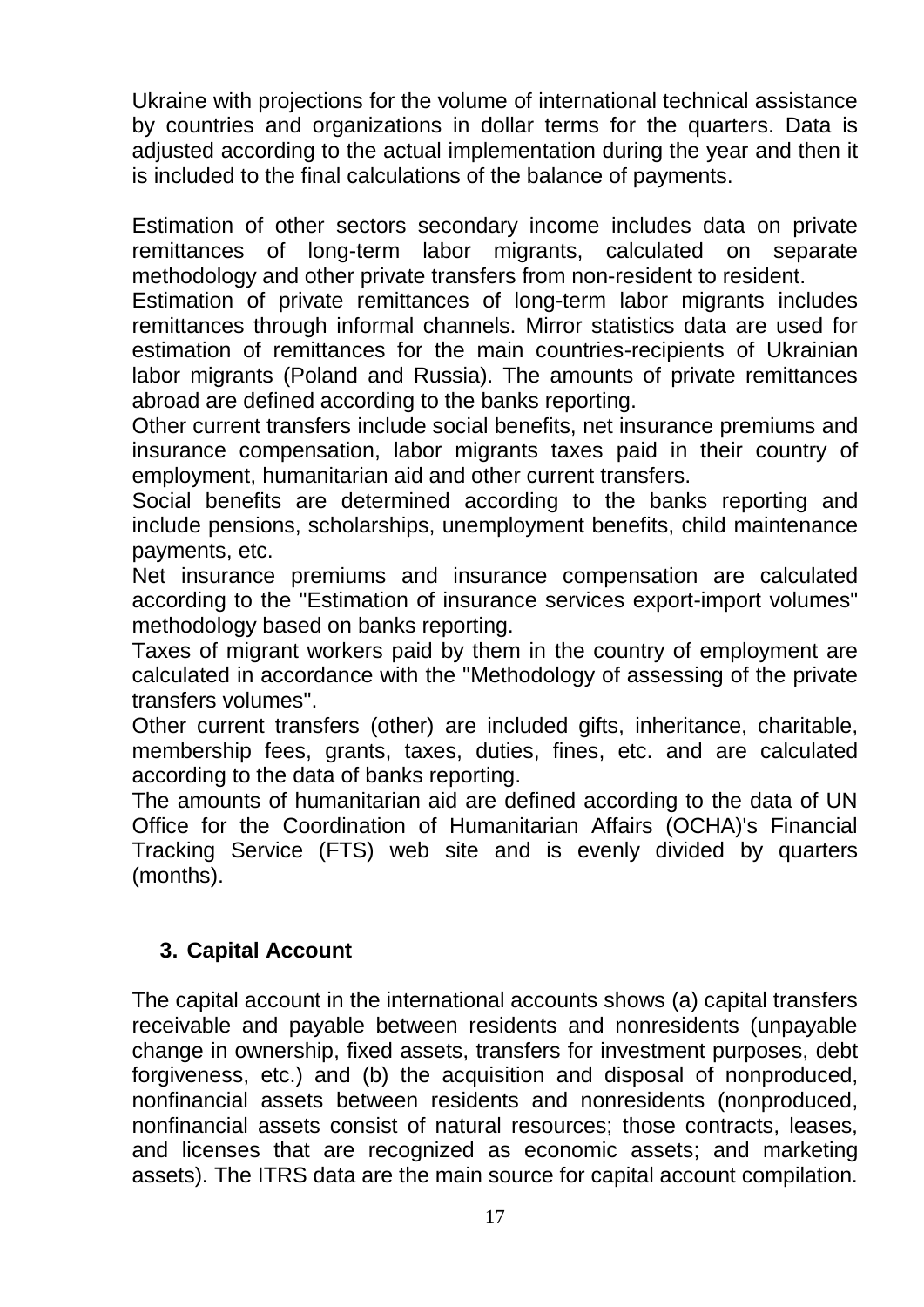# **4. Financial Account**

# **4.1. General Provisions**

The **financial account** records transactions that involve financial assets and liabilities and that take place between residents and nonresidents. The financial account includes: direct investment; portfolio investment; financial derivatives; other investment; and reserve assets.

The Financial account transactions are valued at market prices.

**Direct investment.** Direct investment is a category of cross-border investment associated with a resident in one economy having control or a significant degree of influence on the management of an enterprise that is resident in another economy. All other transactions between a direct investor and a direct investment enterprise are classified as direct investment (for example, lending). Debt liabilities between separate affiliated financial corporations, including banks, are not classified as direct investment but are included into other investment.

A direct investment relationship arises when an investor resident in one economy makes an investment that gives control or a significant degree of influence on the management of an enterprise that is resident in another economy. A direct investment enterprise is an entity subject to control or a significant degree of influence by a direct investor. Immediate direct investment relationships arise when a direct investor directly owns equity that entitles it to 10 percent or more of the voting power in the direct investment enterprise. Control is determined to exist if the direct investor owns more than 50 percent of the voting power in the direct investment enterprise. A significant degree of influence is determined to exist if the direct investor owns from 10 to 50 percent of the voting power in the direct investment enterprise. Control or influence may be achieved directly by owning equity that gives voting power in the enterprise, or indirectly by having voting power in another enterprise that has voting power in the enterprise.

Identifying of direct investment relationship is very important. Therefore, direct investment is divided into three categories: direct investor in direct investment enterprises, direct investment enterprise in direct investor (reverse investment), and direct investment relationship between affiliated enterprises.

In order to distinguish between direct investment and portfolio investment there is used the following criterion. When a direct investor directly owns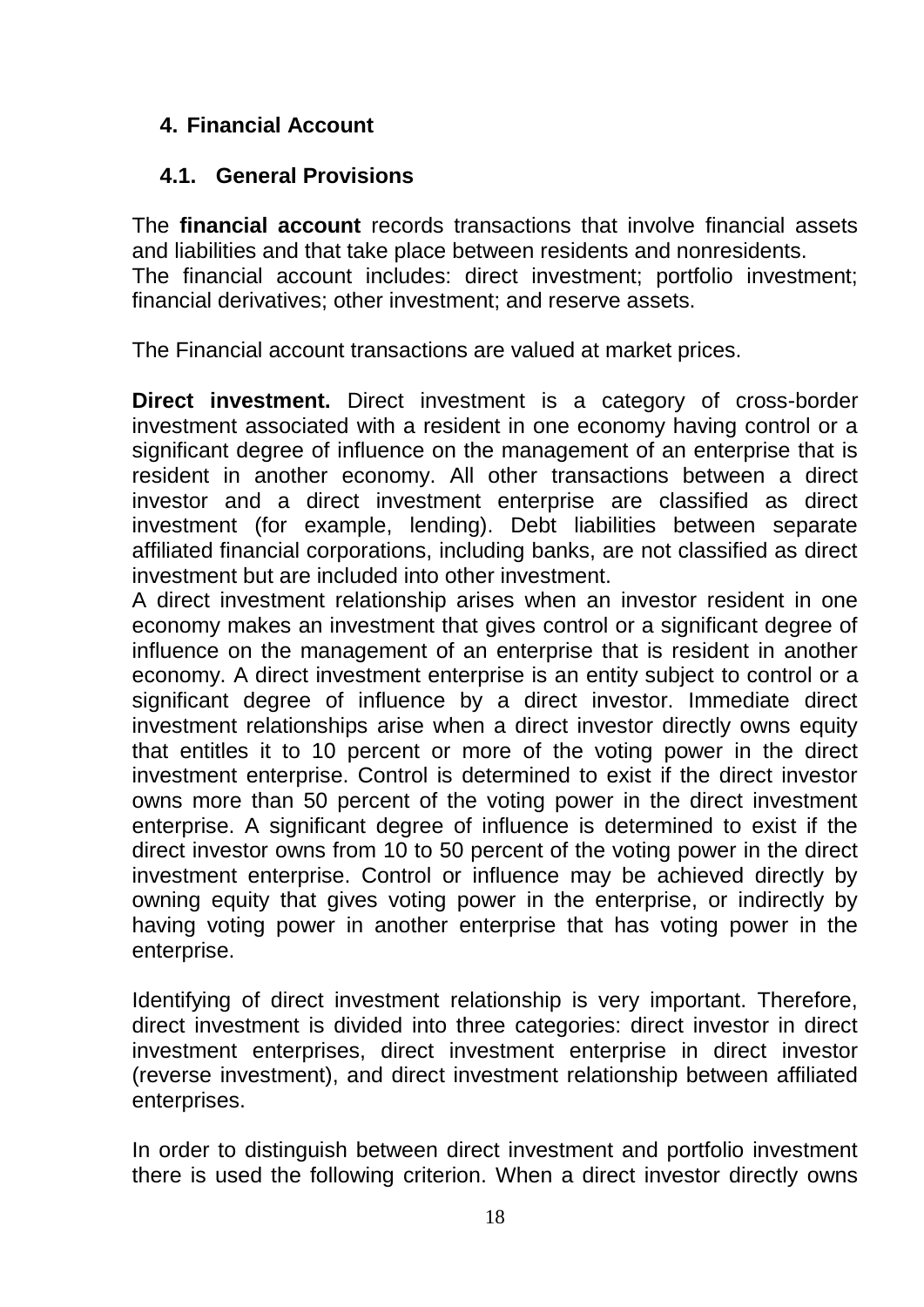equity that entitles it to 10 percent or more of the voting power in the direct investment enterprise it is considered to be a direct investment relationship.

Direct investment is reflected by the assets/liabilities principle and is divided into the following items: equity, reinvestment of earnings, and debt instruments. Reinvested earnings do not include realized and unrealized holding gains/losses and provision for reserves.

**Portfolio investment.** Portfolio investment is defined as cross-border transactions and positions involving debt or equity securities, other than those included in direct investment or reserve assets. Portfolio investment encompasses shares, bonds, and other securities purchased to gain profits.

For every type of a financial instrument, transactions are divided by internal sectors of the economy and maturity (long-term and short-term).

**Financial derivatives.** Financial derivatives are determined by a financial derivative contract. The financial derivative contract is a financial instrument that is linked to another specific financial instrument or indicator or commodity and through which specific financial risks (such as interest rate risk, foreign exchange risk, equity and commodity price risks, credit risk, and so on) can be traded in their own right in financial markets. Financial instruments, in which terms and conditions of a contract are reflected, are traded in financial markets and valued at market prices. Transactions and positions in financial derivatives are treated separately from the values of any underlying items to which they are linked. Financial derivatives include options (currency, interest, stock, commodity, credit options, etc.), forward-type contracts (including futures), and swaps contracts.

**Other investment.** Other investment is a residual category that includes positions and transactions other than those included in direct investment, portfolio investment, financial derivatives and employee stock options, and reserve assets. To the extent that the following classes of financial assets and liabilities are not included under direct investment or reserve assets, other investment includes:

(a)other equity;

(b)currency and deposits;

(c)loans (including use of IMF credit and loans from the IMF);

(d)trade credit and advances;

(e)other accounts receivable/payable; and

(f) SDR allocations (SDR holdings are included in reserve assets).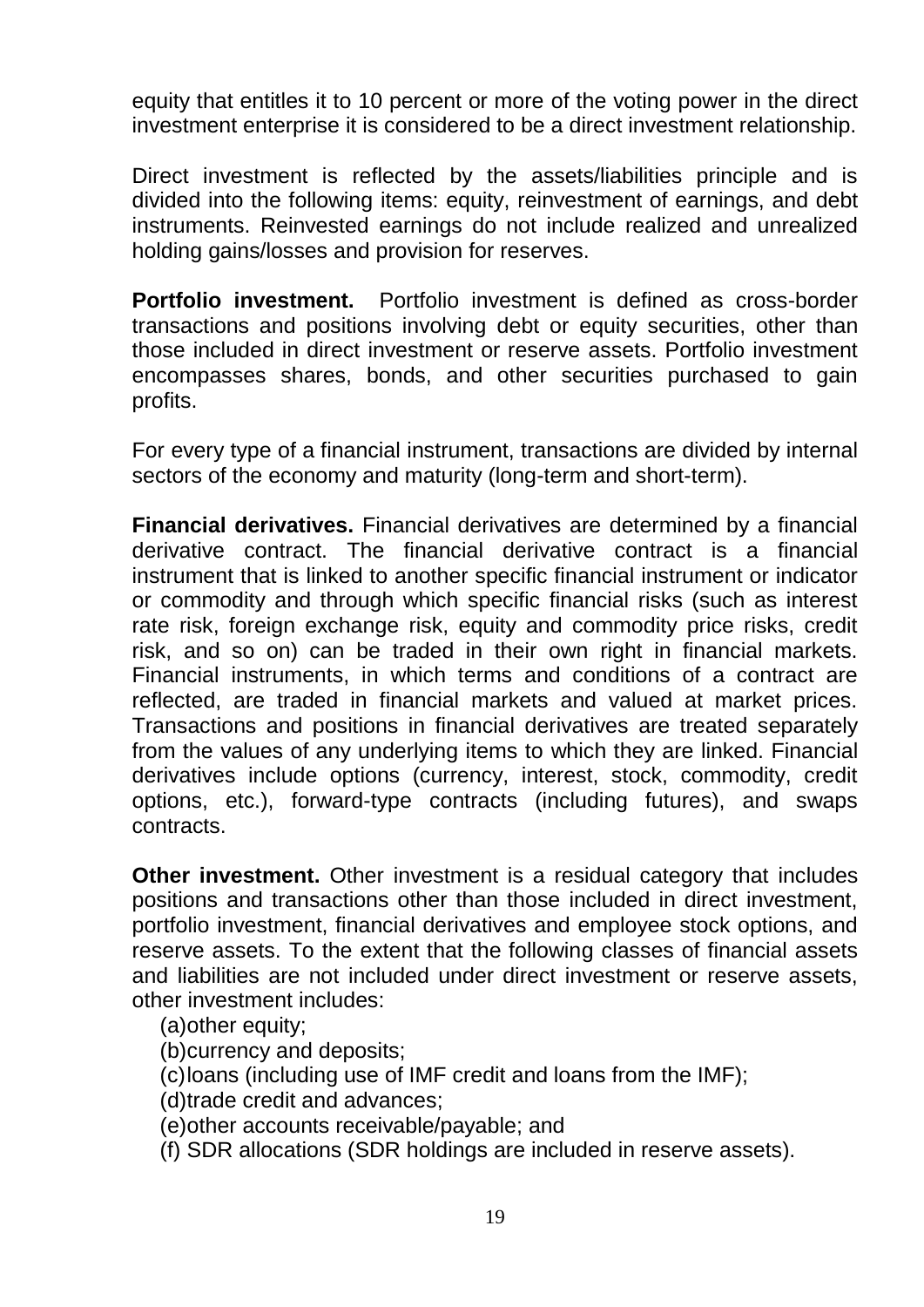Other investment is recorded according to institutional sectors of a creditorresident (for assets) and a debtor-resident (for liabilities).

*Other equity* is the instrument not included in direct or portfolio investment and not in the form of securities (for example, Ukraine's participation in international organizations).

*Credit and loans* include operations on borrowing and repayment of shortterm and long-term credit and loans.

*Currency and deposits* reflect changes in balances in deposit accounts, changes in amounts of foreign cash in banks and outside the banking system.

In accordance with BPM6, interbank loans are reflected in the *Currency and deposits* item. All balances on interbank transactions, except for securities and accounts receivable/payable, are classified as deposits and recorded in the additional item *Interbank positions*.

The *Trade credit and advances* item reflects changes in accounts receivable and accounts payable related to trade in goods and services of economic entities.

**Reserve assets** include country's external assets controlled by monetary authorities, which any time can be used for direct financing of the balance of payment deficit or for making interventions on the foreign exchange market in order to back the exchange rate of the national currency. Reserve assets include the following items: *Monetary gold, Special drawing rights, Reserve position in the IMF, Currency and deposits, securities, and other claims.*

# **4.2. Compilation of Items**

**Direct investment.** Direct investment statistics in the *Equity* item is based on data of SSSU` aggregated impersonal database which is contained data of quarterly survey on foreign direct investment and financial statements of non-financial direct investment enterprises, ITRS system, banks` balance sheets data and information about ownership structure of Ukrainian banks. Information of the State Property Fund on receipts from privatization are also used.

Calculation of the volumes of reinvested earnings (flows) is based on the net income from operating activities with FDI according to the participation in capital share of foreign direct investor except taxes and dividends.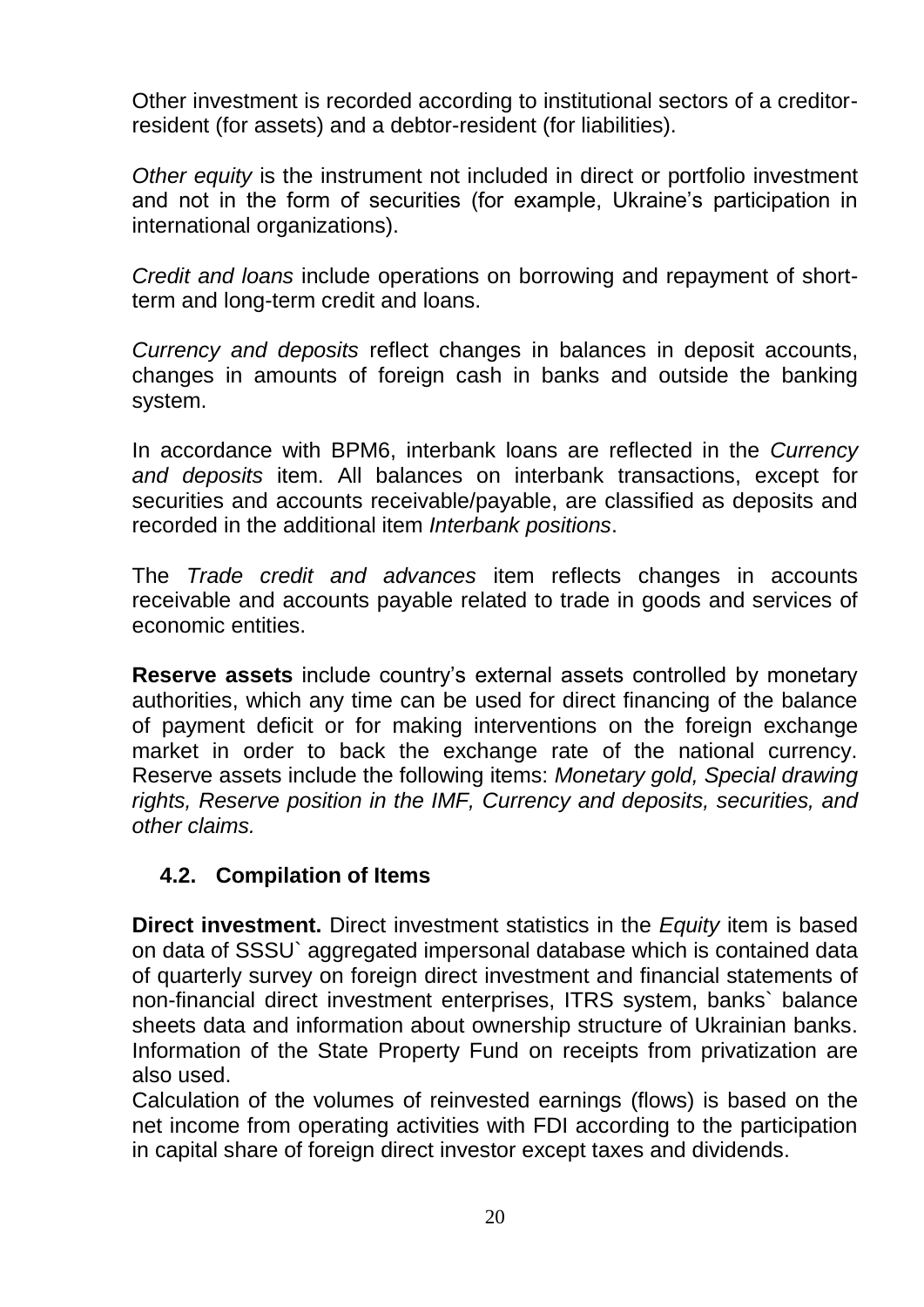The valuation of capital of banks and most of the number of non-financial corporations with FDI is based on the Own funds at book value (OFBV) method for valuing equity. In case of negative equity positions the negative value is replaced with zero.

The valuation of equity of the biggest listed enterprises, as far as possible, is made at market prices.

Estimation of debt instruments based on the reports on disbursements and servicing of loans received from nonresidents. Information is supplemented by SSSU data on volumes of receivables and payables between direct investment enterprise and direct investor.

**Portfolio investment.** The *Equity* item is calculated based on ITRS data and banks' balance sheets. Liabilities on this item are recorded at market value which is defined by data from National Securities and Stock Market Commission (NSSMC).

Compilation of *Debt securities* item is based on Ministry of Finance of Ukraine (MFU) information on government Eurobonds, which are adjusted on the value of securities that were bought back by residents of Ukraine in international markets (re-purchase). It is supplemented with Depositary of the National Bank data on the value of domestic government bonds purchased by non-residents in the domestic market of Ukraine. ITRS and NSSMC data are used in reference to transactions in debt securities of banks and enterprises that are traded in domestic market

**Other investment.** Compilation of other investment items based on information of the Ministry of Finance of Ukraine and banks' reports on private loans from non-residents; banks' balance sheets, ITRS data; State Statistics Service of Ukraine survey of enterprises on accounts receivable/payable.

*Other equity* item based on information of the Ministry of Finance of Ukraine data on assets of Ukraine related to its membership in international financial institutions.

*Credit and loans* item is calculated on the basis of data of the Ministry of Finance of Ukraine and National Bank of Ukraine on disbursement and servicing of external government and government-guaranteed loans; banks' reports on private loans from non-residents (loan-by-loan reporting); and banks' balance sheets.

*Currency and deposits, assets* item is compiled with the use of official data of banks and enterprises, which are supplemented with information of the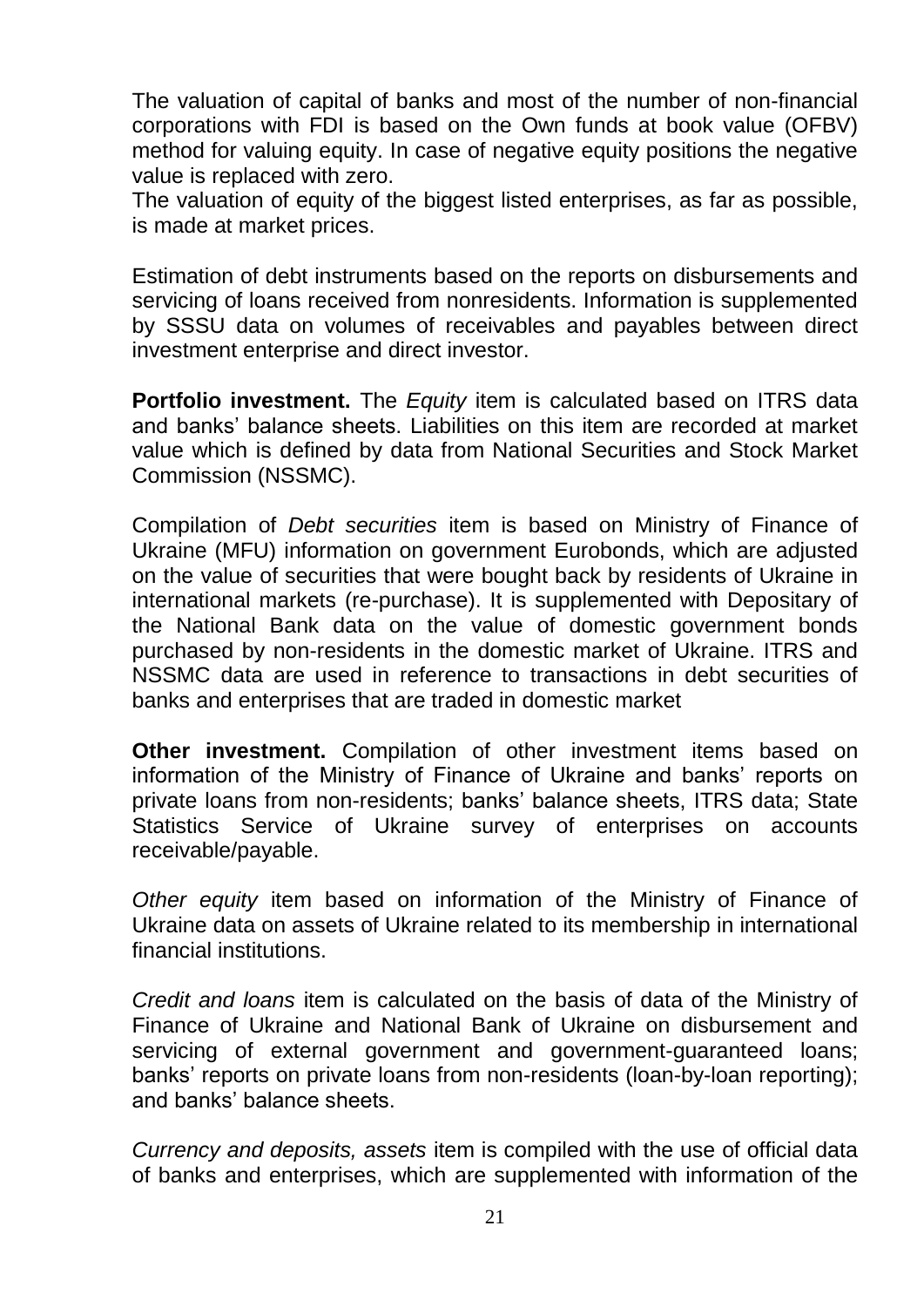Bank for International Settlements about deposits of residents of Ukraine in foreign banks and expert estimates of cash holdings outside the banking system.

Net change of foreign cash holdings in other sectors is calculated as difference between volume of net imports of cash by banks on Ukraine's territory and net export-import of cash by economic entities and individuals. Outgoing flows of cash for informal imports financing calculation are based on expert assessment of informal trade. Net exports/import of foreign exchange cash by travelers is defined as difference between estimated volumes of tourists' expenditures and payments made through banking system. Cash amount that was imported by migrant workers is calculated as portion of remittances transferred through banks and international payment systems.

The *Trade credit and advances* item based on State Statistics Service of Ukraine survey of economic entities on accounts receivable/payable. Estimation of non-repatriated export earnings, payments for non-supplied imports and payments against fictitious transactions with equity securities are reflected in other receivables item.

All overdue payments (principal, interest arrears and other payments) are reflected with the original financial instrument.

**Special drawing rights (SDR).** SDR allocation made in favor of Ukraine by the IMF is reflected in the balance of payments of Ukraine as other liabilities of the general government. A sector of the economy depends on accounts in which the funds are recorded (accounts of the Ministry of Finance of Ukraine or of the National Bank of Ukraine). At the same time, the growth of reserve assets of the country is recorded by increasing the volume of SDR holdings.

**Reserve assets.** International reserve assets include monetary gold, special drawing rights (SDR), reserve position of Ukraine with IMF, and foreign exchange assets of the National Bank of Ukraine, which are adjusted by the exchange rate difference. The reserve assets do not include NBU claims on resident banks in foreign currencies and deposits in bank metals (except for gold). NBU information about international reserves is used for compilation of reserve assets data.

#### **5. International Investment Position (IIP)**

The **International Investment Position** is a statistical statement that shows at a point in time the value and composition of financial assets of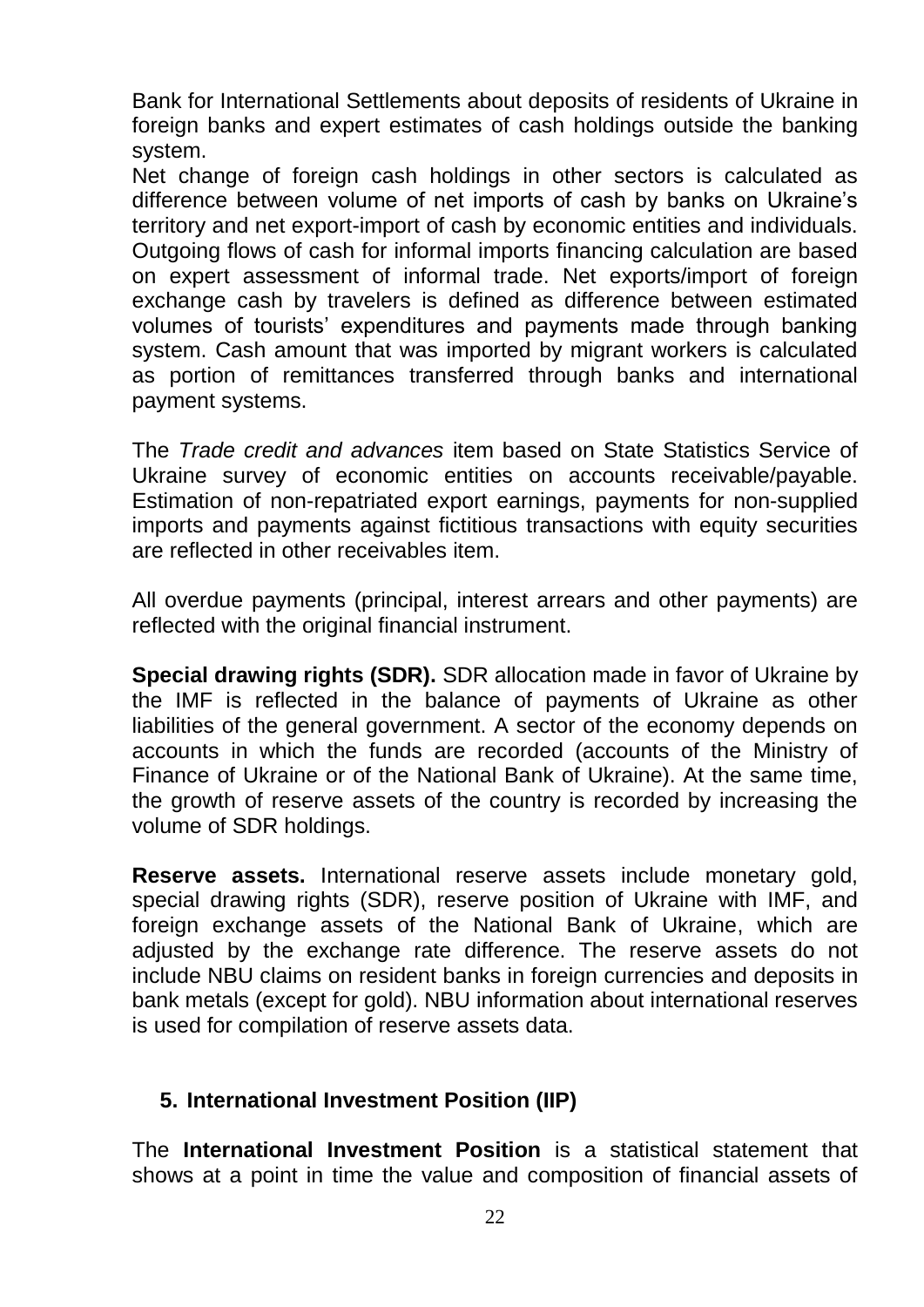residents of an economy that are claims on nonresidents or are gold bullion held as reserve assets, and the liabilities of residents of an economy to nonresidents.

The difference between an economy`s external assets and liabilities is the economy`s net IIP, which may be positive or negative; it reflects net claims or net liabilities of the country with respect to the rest of the world.

IIP data is denominated in USD millions. External financial assets and liabilities at the end of the accounting period, nominated in hryvnia and other foreign currencies, are recalculated into USD according to the official exchange rate of hryvnia versus USD, which is set by the National Bank of Ukraine on the basis of the rate quotations in the inter-bank foreign exchange market of Ukraine. The valuation of external financial assets and liabilities stocks, as far as it`s possible, is made at market prices. As for the equity securities, revaluations made for the share holdings, which were traded during the reported period.

Basic components of the IIP are grouped according to:

- (a) assets and liabilities of the country;
- (b) functional categories: direct investment, portfolio investment, financial derivatives and other investment as well as data on reserve assets of the country;
- (c) institutional sectors: general government, central bank, deposittaking corporations, except the central bank and other sectors;
- (d) maturity (in case of debt instruments): short-term and long-term.

Data sources for IIP compilation are the same as for balance of payments` financial account compilation.

IIP of Ukraine does not cover cumulative stocks of insufficient receipts from exports of goods and services, payments for imports that were not delivered and payments on fictitious securities transactions, with flows thereof recorded in the respective balance of payments item.

IIP data are published as an integrated statement that shows stocks of external financial assets and liabilities of Ukraine at the beginning and at the end of the period. It also contains flows as a result of balance of payments transactions and other changes in financial assets and liabilities during the period: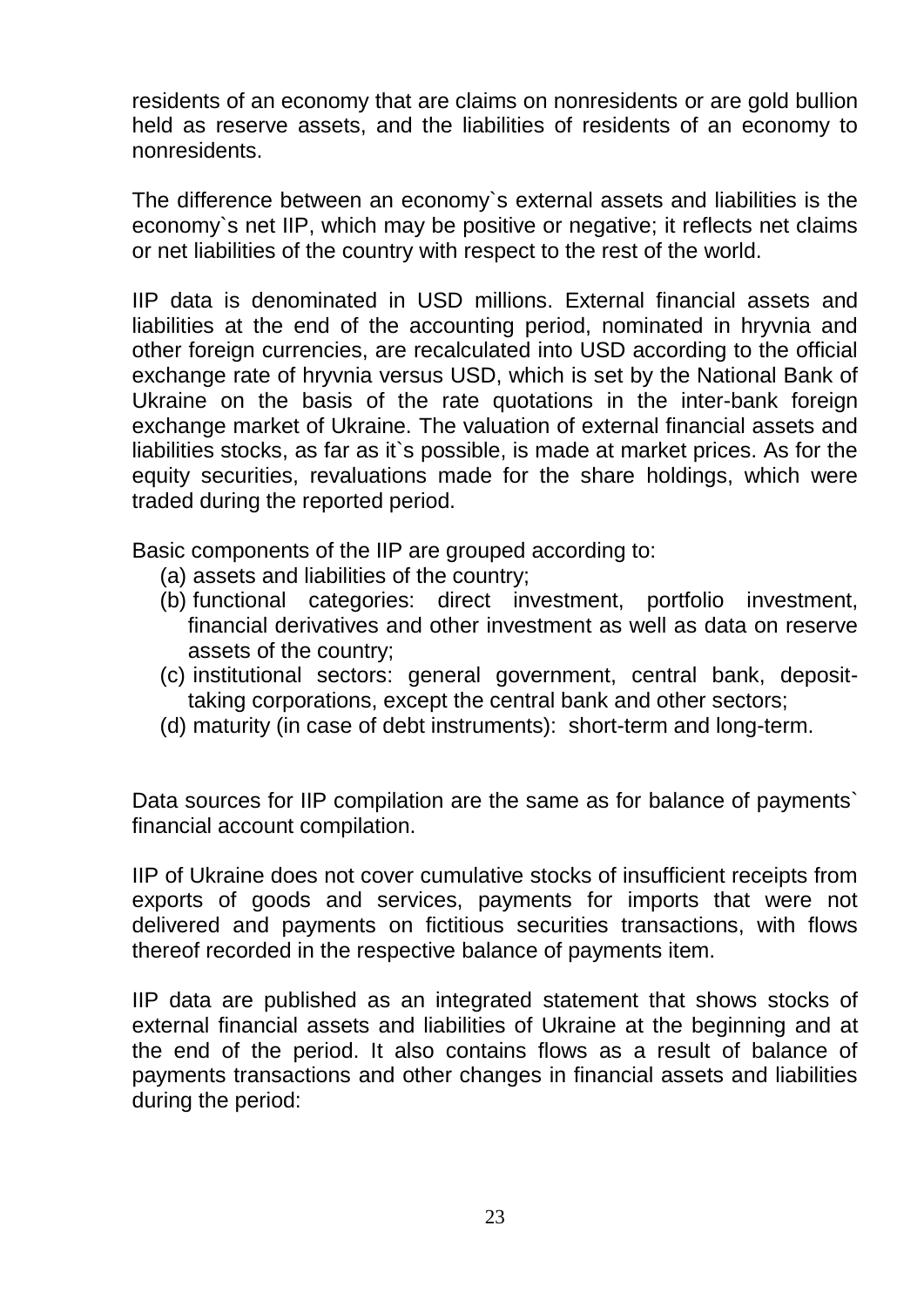|                    | Positions<br>as of the<br>beginning<br>of period<br>llP | Tran-<br>sactions | Valuation<br>changes,<br>other<br>adjustments | Exchange<br>rate<br>changes | Other<br>price<br>changes | Other<br>changes | Total<br>changes | Positions<br>as of the<br>end of<br>period<br><b>IIP</b> |
|--------------------|---------------------------------------------------------|-------------------|-----------------------------------------------|-----------------------------|---------------------------|------------------|------------------|----------------------------------------------------------|
|                    | 2                                                       | 3                 | $4=5+6+7$                                     | 5                           | 6                         | 7                | $8 = 9 - 2$      | 9                                                        |
| <b>Assets</b>      |                                                         |                   |                                               |                             |                           |                  |                  |                                                          |
| <b>Liabilities</b> |                                                         |                   |                                               |                             |                           |                  |                  |                                                          |
| Net IIP            |                                                         |                   |                                               |                             |                           |                  |                  |                                                          |

The rows of the table are reflected basic financial components of external assets and liabilities of Ukraine, which are corresponded with the balance of payments` financial account structure. The columns 2 and 9 are reflected volumes of assets and liabilities at the beginning and at the end of the reporting period. The column  $3 -$  the result from financial account transactions; the column 4 reflects changes due to exchange rates changes (column 5), changes in prices (column 6), and other factors (column 7) as well as other adjustments made in the reporting period (cancellations and write-offs, investment reclassification, etc.).

# **6. Other Changes in Financial Assets and Liabilities Account**

Together with the IIP statement, the **Other Changes in Financial Assets and Liabilities Account** is also published. The Other changes in financial assets and liabilities account – a statement that shows changes in financial positions that arise for reasons other than transactions between residents and nonresidents. These changes are also called "other flows" that reconciles the balance of payments and IIP for a specific period.

The Other changes in financial assets and liabilities account covers revaluation due to exchange rate changes (column 3 in the table) and other price changes (column 4), changes in volume, other than balance of payments transactions (column 5).

Revaluation occur because of a change in the monetary value of a financial assets or liability due to changes in the level and structure of its price. Because of importance of instruments denominated in foreign currencies in the IIP and their different behavior, the values of revaluation are separated into those due to two factors: (a) exchange rate changes and (b) other price changes.